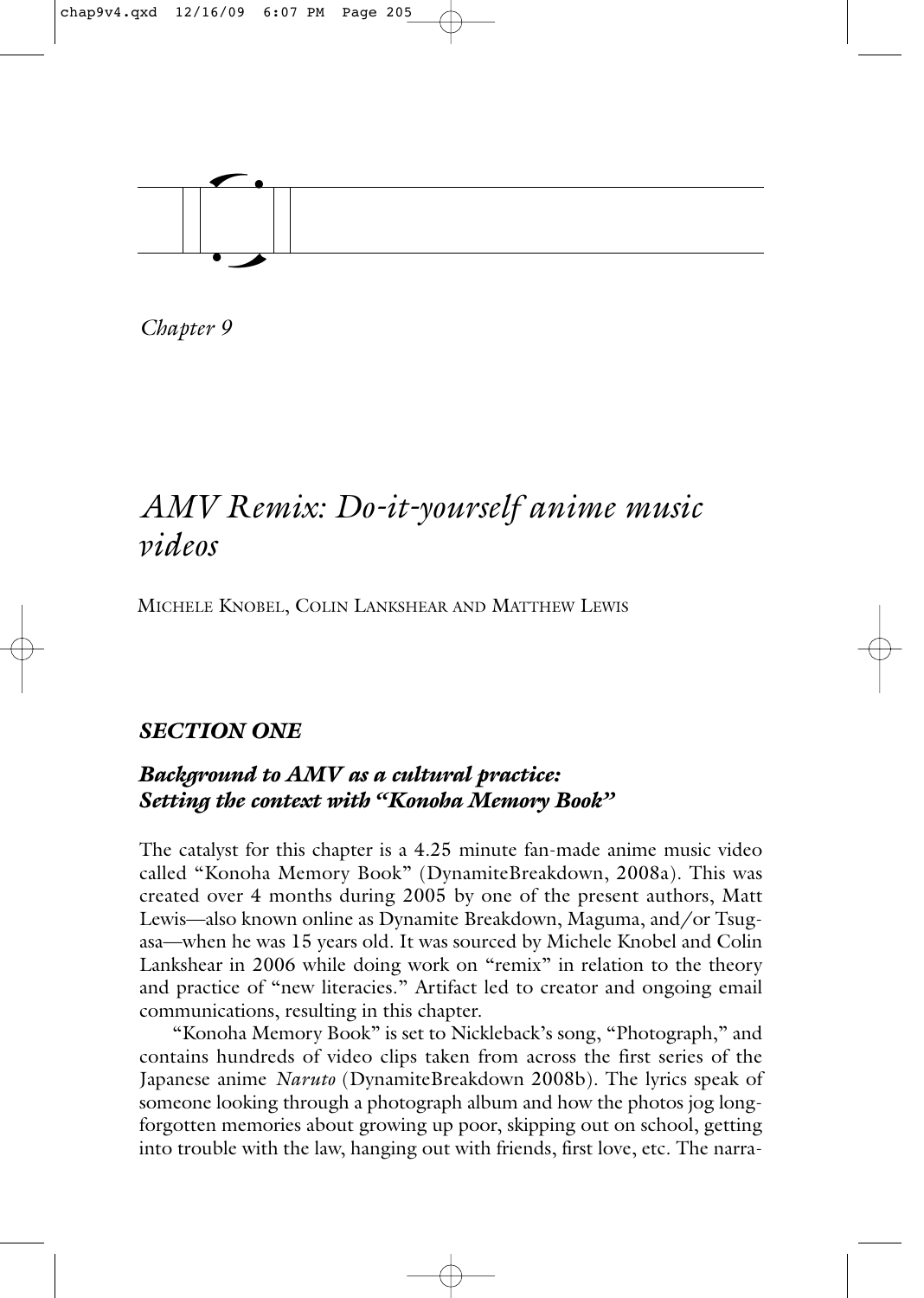| chap9v4.qxd 12/16/09 6:07 PM Page 206 |  |  |  |
|---------------------------------------|--|--|--|
|---------------------------------------|--|--|--|

| 206 | $P_{\Delta PT}$<br><b>MEDIA</b><br><b>MOVING</b><br>ЛA<br>$\mathbf{H}$<br>$\sim$ |
|-----|----------------------------------------------------------------------------------|
|     |                                                                                  |

tor is leaving his hometown. Despite all that's happened, he's leaving reluctantly and with at least some fond memories.

Matt uses this basic thread to follow Naruto—the principal protagonist in the series—through a range of adventures. The first verse of the song is accompanied by clips presenting the main characters—Naruto Uzumaki, Sasuke Uchiha, Sakura Haruno, and their ninja *sensei*, Kakashi Hatake—and conveys a sense of some of the mischief and danger Naruto and his fellow ninjas-in-training enact and encounter while developing their skills and characters: e.g., playing truant from school (synchronized clips show students escaping through a school window and running outside) and getting in trouble with the law (clips show someone holding up a record sheet to a sheepish Naruto).

The initial segue to the chorus moves from bright, yellow and red colors—matching the singer's comment that life is better now than it was back then—to darker, more muted images emphasizing bittersweet memories recounted in the song. At this point the video includes many close-ups where an individual is standing at a remove from others, often with text (e.g., "Time to say it" and "Good-bye") superimposed over images and aligning with the lyrics as they're sung. The initial chorus closes with scenes from a beloved elder's funeral. "Good-bye" does double work here, synching with the song and saying farewell to the master *sensei.* The remainder of the song follows a similar pattern. At times there is a literal synching between lyrics and images (e.g., mention of cops in the lyrics is matched with images of law keepers in *Naruto*). At other times the "synch" between lyrics and images has a kind of frisson to it, like the image of Naruto kissing Sasuke (a boy) as the singer recalls *his* first kiss. This "move" references the corpus of Naruto/Sasuke relationship fiction and music videos made by fans. Sometimes, the synch between lyrics and images is more conceptual—as when the lyrics speak of missing the sound and faces of childhood friends, while the clip sequence emphasizes how Naruto, Sasuke, Sakura and their *sensei*, Kakashi, have formed a close bond over the course of living and training together. Second time round the chorus is used to "up" the visual tempo with a bricolage of images that suggests time passing. This bricolage includes pages of the original print-based *Naruto* manga series superimposed over images from the *Naruto* anime series. This speaks directly to *Naruto* having both manga and anime forms, and links to the concept of the photo album at the heart of the song. An image of Naruto running away from the reader is superimposed over other clips, again emphasizing the sense of time passing. This same animation of Naruto is repeated in the closing bars of the song as the singer explains that it's time to leave his hometown and move on.

Matt first uploaded "Konoha Memory book" to AnimeMusicVideos.org (aka AMV.org), the premier website for anime music video creators and aficionados (http://www.animemusicvideos.org). AMV fans found it and sub-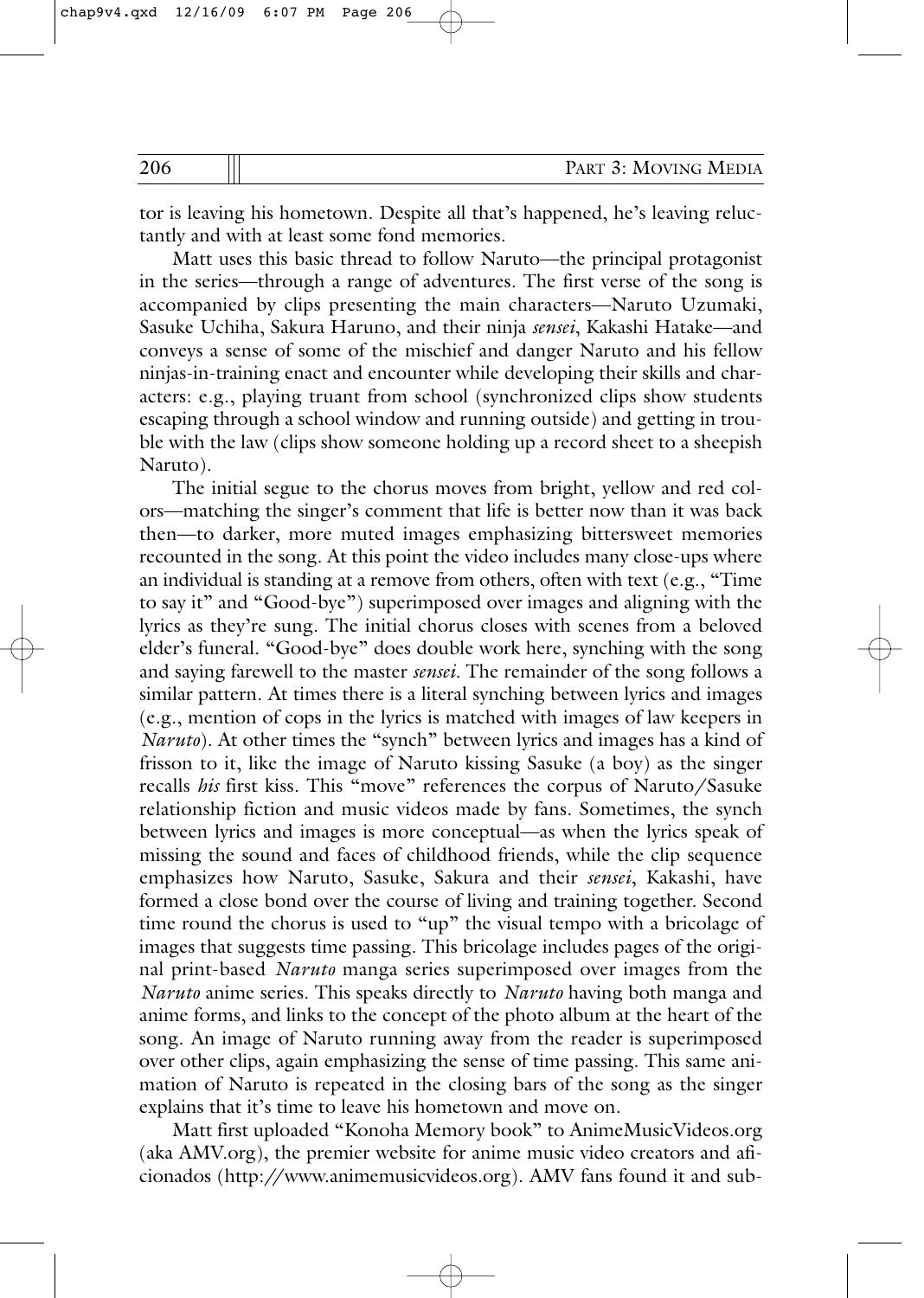| AMV Remix: Do-it-vourself anime music vidoes | 207 |
|----------------------------------------------|-----|
|----------------------------------------------|-----|

chap9v4.qxd  $12/16/09$  6:07

sequently uploaded it to YouTube for others to view. "Konoha Memory Book" has now almost two million views across these accounts. It won all sections at the 2007 Anime Expo in Los Angeles, although contest rules permitted just one official prize: the Popular Vote Award. It has spawned copycat videos using the same song and Naruto video clips. Many fans on YouTube identify it as their "all-time favorite AMV." Possibly, though, the stand-out fan tribute is a *karaoke* version of "Konoha Memory Book" on YouTube. "Konoha Memory Book" remains one of Matt's favorites among his 45 published AMVs to date.

Time spent watching anime music videos online opened up the world of anime to Matt, who is now an avid fan of a range of series.

The first AMV I officially saw was "Narutrix" [an AMV faux movie trailer parodying the Matrix movies] which is what got me into *Naruto* [the anime series] and downloading anime in general. After that I saw an AMV for *Azumanga Daioh* [another anime series] and decided to give it a shot.

When Matt first began making AMVs in 2005 he'd produce "like one a night, but they weren't amazing. After 'We Will Fight for Her,' one of my first major AMV projects, I spent a LOT more time on AMVs." It's not unusual for Matt to spend hundreds of hours remixing an AMV, particularly if he plans to submit it to a competition, on top of hundreds of hours spent watching anime online, downloading resource files, searching for appropriate scenes, and so on, before starting production and subsequent editing iterations.

Matt mainly creates in-canon fan videos: situated within a single anime universe, like *Naruto*, rather than constructed from clips taken from different series. To date most of his creations have used the *Naruto* series and movies as their anime source, although he's also used *Street Fighter Alpha, Tengen Toppa Gurren Lagann, Digimon, Fullmetal Alchemist, Tenjou Tenge, and Azumanga Daioh*. He categorizes the bulk of his work posted to his AMV.org account as "action" genre (34 of 45) and the remainder as comedy, parody, sentimental, or drama AMVs (many are assigned to multiple categories). As Matt explains, "I really enjoy making action AMVs due to the rush one can get from it; I like that feeling in the back of my head that just goes 'Woah . . . !'" He also enjoys making drama AMVs "cus with it you can try to express a storyline or bring out a trait of a character that not many notice or get to see."

Many of his AMVs are accompanied by "spoiler" alerts, warning viewers that key plot points to the anime series featured in the AMV will be given away. Matt remixes his AMVs with audience strongly in mind. This includes using superimposed text or other devices within the AMV itself to help viewers interpret his video clips. In "Before We Were Men,"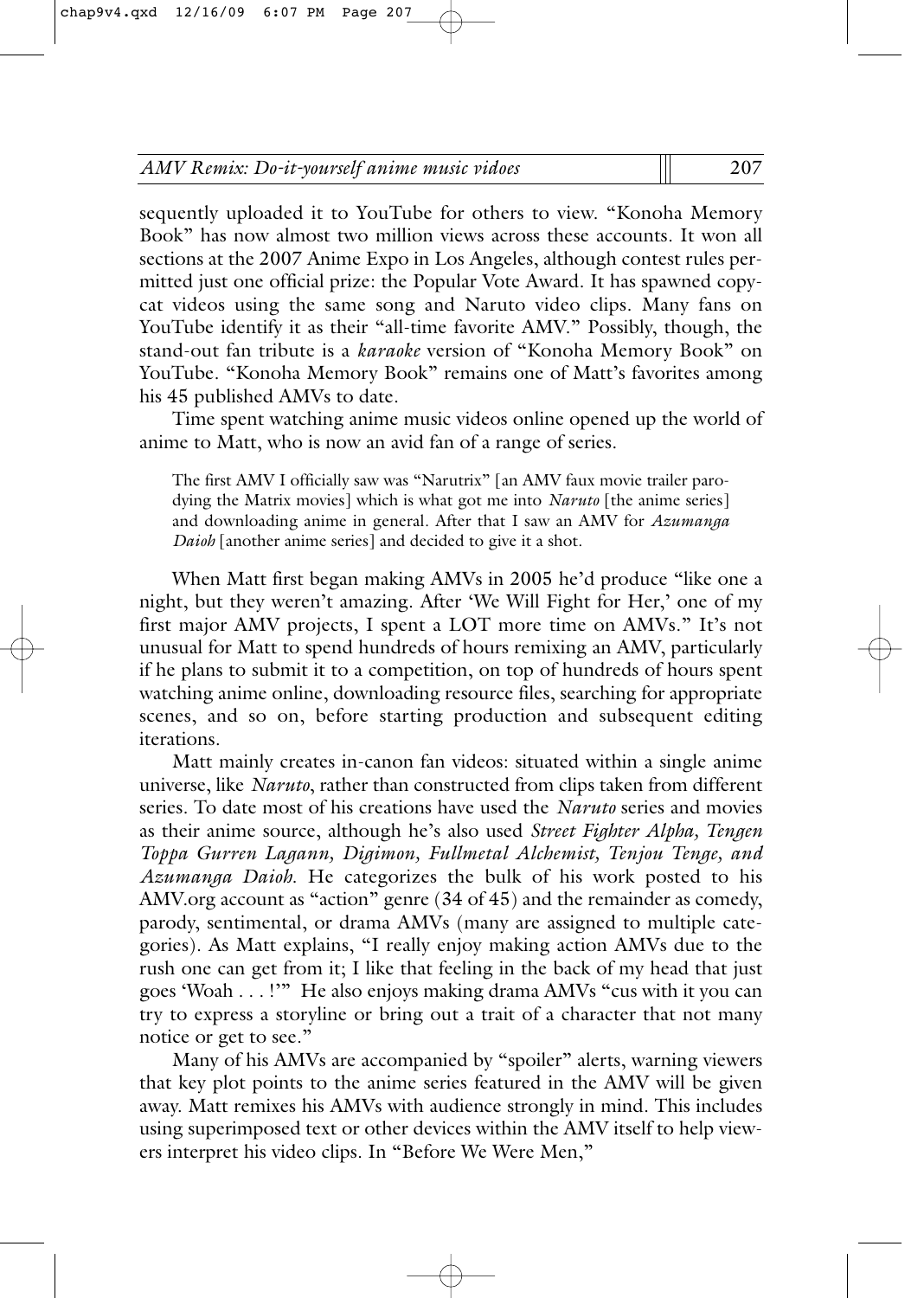#### 208 PART 3: MOVING MEDIA

I wanted to show all the things that the two had gone through up to the fight that they have near the end of the series. Also I tried to throw in a bit of fan service with the text [i.e., words like "passion," "angst" appear at specific points in the video] and the ending along with keeping the theme of the video feed effect at the beginning and end [i.e., a visual effect that makes the video look like it's playing on a television monitor].

Matt's information page for this AMV (posted to AnimeMusicVideos.org) concludes with the all-caps text "WARNING YAOI-ESQUE ENDING!!!" "Yaoi" is a term used outside Japan by fans of Japanese manga and anime to describe a genre of manga and anime focusing on male/male love (Wikipedia, 2008). Yaoi texts are not necessarily sexual in nature or necessarily considered "gay" texts. Matt describes this particular AMV as yaoi because "The AMV overall has that kind of passionate feeling of the two longing for each other kind of sense. And in the end they're just practically face to face in the rain, and with the lack of a visual and the rain still running it leaves you to think what might happen."

#### *Music videos*

Anime music videos are a subset of music videos, which came into their own in the 1980s and have a long and interesting history. During the 1920s and 1930s, music and moving images began to be combined by professional movie makers and music producers to create what are typically referred to as "musical short films" and Vitaphone films (Wikipedia, 2009). These short music films were produced expressly to showcase new bands, vaudeville acts, and opera singers as well as to promote more established artists and their performances (Vernallis, 2004; Wikipedia, 2009). These films were played mostly in cinemas. By the 1940s, jukeboxes were playing "soundies"—a song combined with moving images printed on celluloid film. Produced primarily to promote musical artists, soundies largely presented artists performing their songs in studio settings (Austerlitz, 2007).

In the 1960s, major artists, including The Animals, The Kinks, The Beatles, and Bob Dylan, were experimenting with "song films." Performers lipsynched their songs in the studio or real-world settings. Audio and film were then edited together to produce the song film (Wikipedia, 2009). Producers began experimenting with camera shot types and angles, with editing sequences within the song film, and with color. The launch of the television shows, *Countdown* and *Sounds* in Australia in the early 1970s and *Top of the Pops* in England in the late 1970s, signaled and stimulated the growing popularity of music videos as a distinct form of entertainment. Their fare included music videos showcasing up-and-coming artists and established bands and singers from different parts of the world (Wikipedia, 2009), as well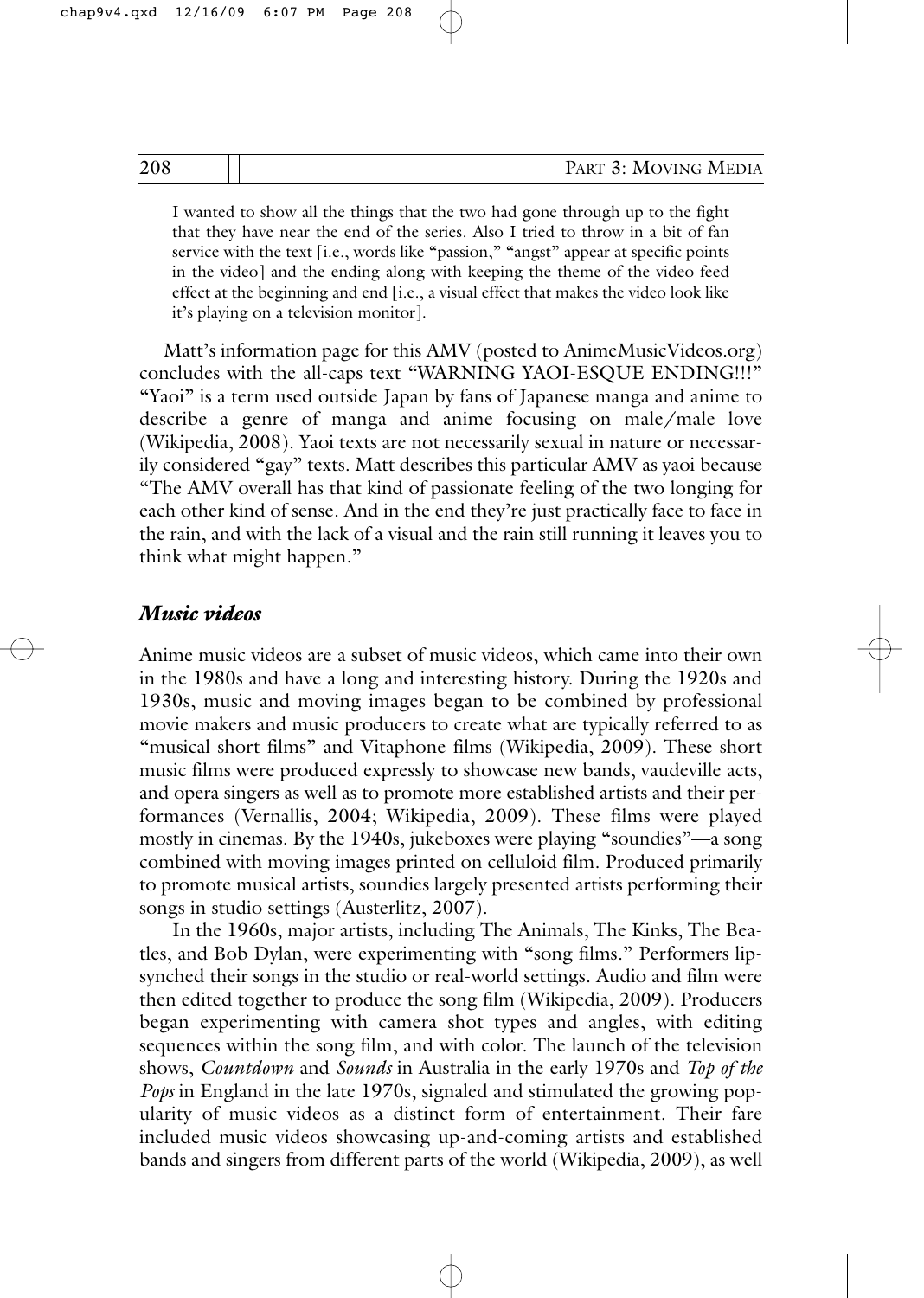| AMV Remix: Do-it-yourself anime music vidoes |  |  |
|----------------------------------------------|--|--|
|----------------------------------------------|--|--|

chap9v4.qxd 12/27/09 3:13 PM Page 209

as live performances. Music video-focused television shows became popular in many countries subsequently.

In 1981, MTV was launched in the U.S., offering 24/7 music on television. The music video genre had become mainstream (Wikipedia, 2009), and music videos were carefully edited in synch with the music, lyrics, mood or theme of the song. Music videos soon became expected components of any mainstream music album launch. Increasingly, music video directors began experimenting with visual effects, adding animation and newly-invented editing effects (e.g., visual overlays, quick-cut editing, inserting photographs and found footage, experimenting with film effects) (Vernallis, 2004). There also was a noticeable shift in orientation, away from highly "representational" videos showing the artists and documenting their performance (ibid.), toward greater use of non-representational music videos. The latter included fully animated music videos and live action videos in which the artists did not appear. Some music videos began assuming explicit narrative forms; "telling a story" that added depth or intrigue to the song (ibid.) (e.g., Bonnie Tyler's "Total Eclipse of the Heart" and its multiple layers of interpretation). The 1980s also saw many music videos becoming more conceptual in orientation, often defying narrative conventions altogether; such as Bowie's "Ashes to Ashes" music video, where none of the characters in the video feature in the song, and the main character in the song (Major Tom) is absent in the video.

Current music videos draw on this varied history. They can be representational or non-representational, narrative or non-narrative, and draw extensively on pop culture trends (use of machinima, stop motion filming, anime conventions, etc.). Today's music videos still employ a wide range of filmic and editing techniques, albeit more like those used in television commercials and movie trailers than in feature films (Vernallis, 2004): sudden shifts in shot length, unusual angles and framing devices, reversed film, tracking shots, slomo, unusual uses of focus, monochrome or saturated colour, atmospheric lighting, and so on.

As MTV's emphasis shifted in the early 2000s away from continuously airing music videos towards "reality" shows, fan-made music videos—or "songvids"—seemed to gain momentum (Austerlitz, 2007), abetted by affordable or free access to easy-to-use digital video and audio software and networked spaces like YouTube for sharing fan works. Today, countless thousands of fan-made music videos span every conceivable music genre, running alongside commercial professional music video production. Bands recognize the importance of fan-made videos in terms of pleasure and promotion alike, often hosting music video contests and incorporating fan footage into commercial DVDs (Catone, 2008, p. 1).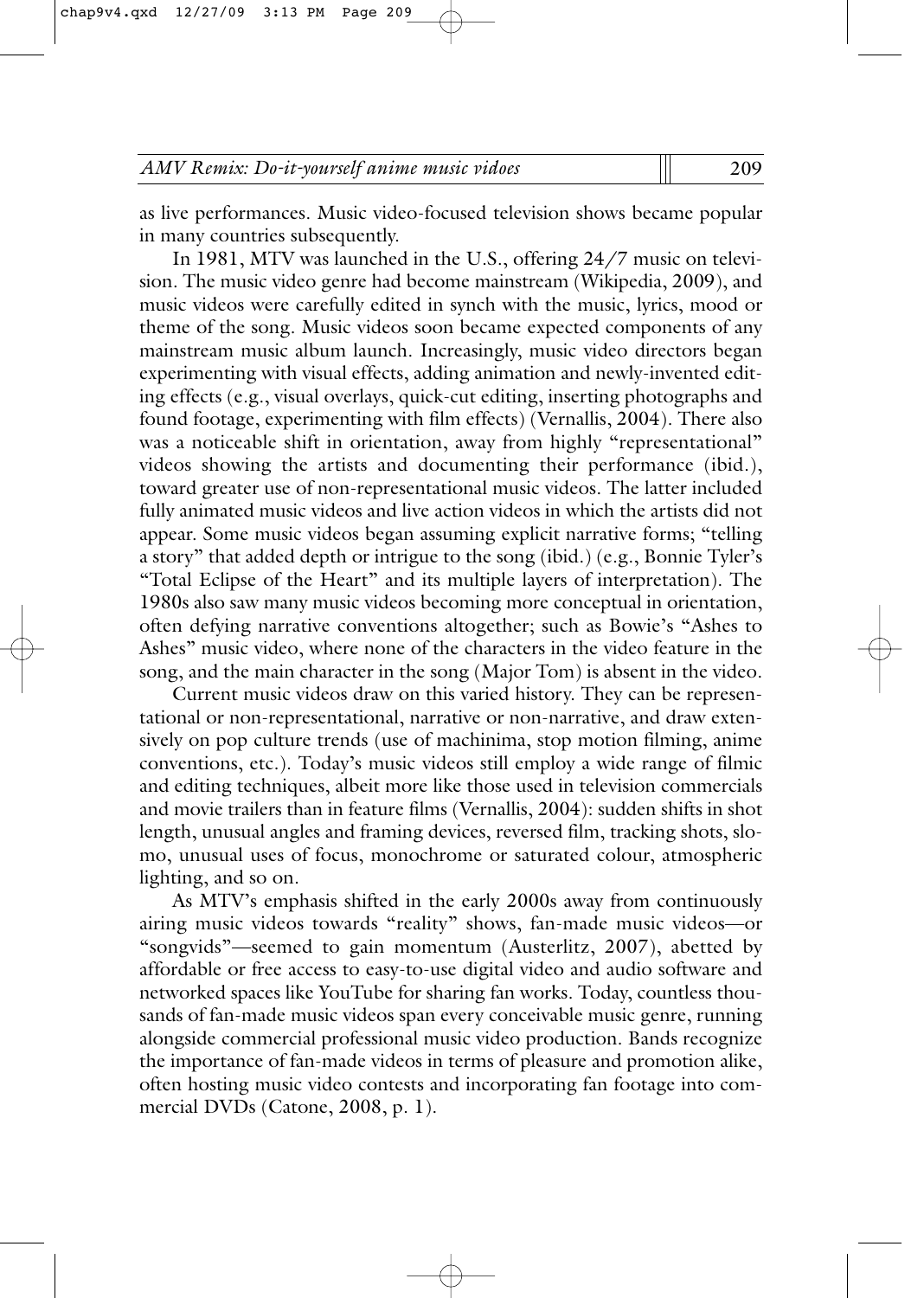| 210 |  | PART 3: MOVING MEDIA |
|-----|--|----------------------|
|-----|--|----------------------|

Part of the pleasure of fan music video creation appears to be its DIY nature: exploring the meaning of the song through images to create one's own interpretation or narrative or commentary. While some fan-made music videos are highly representational, others reflect a much more experimental spirit. Some game and music fans use video game engines to film and create machinima music videos (e.g., Paul Marino's "Still Seeing Breen"; see also, Chapter 6 in this volume). Others synch still images to a favorite song, film themselves lip synching to a favorite song (cf., Gary Brolsma in "Numa Numa Dance"), or create kinds of fan fictions, where favorite movies (e.g., *Lord of the Rings*), movie genres (e.g., kung fu movies), or television shows (e.g., *Star Trek*) provide the source video to be synched with a chosen song.

## *Anime music videos*

Anime music videos are fan-made music videos that use only clips from anime movies and series. Anime—animated Japanese cartoons—come in a range of genres (e.g., comedy, drama, adventure), storylines (e.g., saving villages from demons, saving the world from mecha-robot domination), themes (e.g., coming to terms with one's own character flaws, loyalty, environmentalism, the human cost of wars, dealing with bullies), and orientations (e.g., *shonen* anime targeting boys, *shoujo* anime targeting girls). Creating an AMV involves taking small clips from anime productionsand splicing them together in new sequences synched to a chosen song.

The anime clips used as source video bring with them the universe, characters, storylines and themes of the series from which they came. This is often used deliberately by the remixer to add layers of meaning to the AMV itself. Viewers not familiar with the *Naruto* anime series when they first watch Matt's "Konoha Memory book" will likely miss much of its symbolism and many relationship references. The use of anime means that AMVs are mostly non-representational of the bands whose music is being used, although this is not hard and fast. For example, the winner of the 2005 "best video" award on AnimeMusicVideos.org was "Jihaku" by Tyler, set to the Foo Fighters' "Best of You," and included footage of the Foo Fighters performing live.

No definitive account exists to date of how and why anime music videos became a widespread fan practice. Some suggest they were developed initially by anime club members to show previews of movies or new series to attract new fans (Springall, 2004). Others suggest anime music videos are an outgrowth of fansubbing practices, where anime fans add English subtitles to original—often bootleg—copies of Japanese anime (Kirkpatrick, 2003). Some think AMV is a logical outcome of MTV music videos mixed with adolescent interests and experiences (Milstein, 2008). Whatever the original impetus, AMVs are massively popular do-it-yourself fan productions.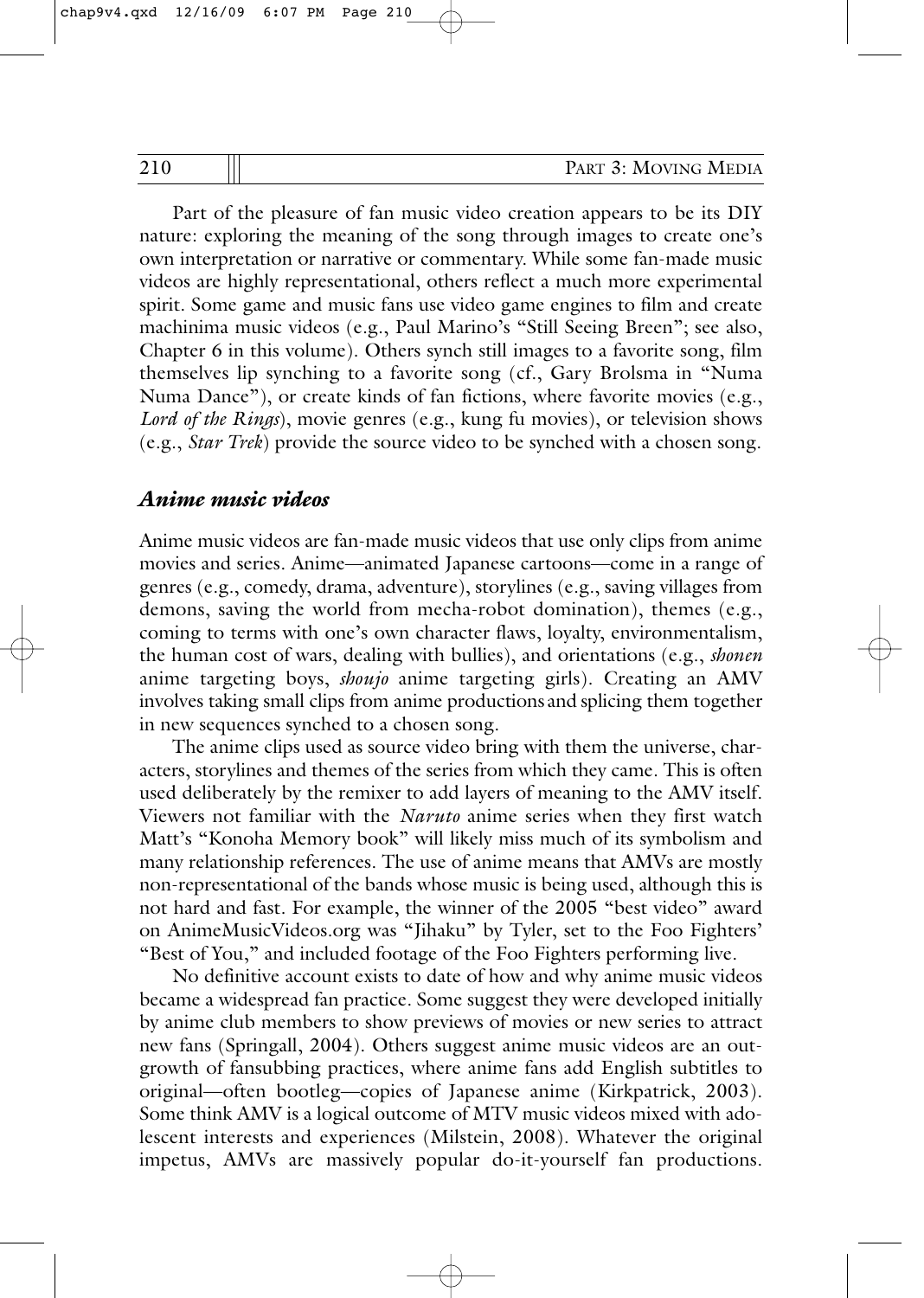| AMV Remix: Do-it-yourself anime music vidoes |
|----------------------------------------------|
|----------------------------------------------|

chap $9v4.$ qxd  $12/16/09$  6:07

YouTube—currently the best-known user-made video content hosting website—simply states "millions" in response to the search term: "AMV" (YouTube, May 1, 2009).

Like music remixing (see Chapter 2 in this volume), anime music video making began well before digital technologies were readily and widely available. During the 1980s and well into the 1990s, creating AMV involved manually working two analog video recorders cobbled together with audio and video cables (Springall, 2004). While one recorder played the source videos, the other captured clips from the sources on a single video tape, building the AMV in a linear way, one small clip at a time. The music soundtrack was added when the clips were finally in place. Synchronization between song and clip sequence was often clunky at best (Springall, 2004). Digital technologies have made the AMV remixing process much easier, more affordable and widespread. An anime fan can now use the free video editing software that ships with most standard computers (e.g., Windows Movie Maker on PCs and iMovie on Macs) to create a good quality AMV. The creation of online fan communities like AnimeMusicVideos.org, and AMV competitions hosted at high-profile anime conventions, have also helped establish anime music video remixing as a well-recognized and widespread DIY fan practice.

Tim Park (2008), founder of AnimeMusicVideos.org, identifies the first recognized AMV as a 1983 creation by Jim Kaposztas, who remixed segments from *Gundam* and synched them with the Styx song, "Mr. Roboto." Early AMV remixing was largely "underground." Occasionally shown in British dance clubs in the early 1990s (Milstein, 2008), AMVs remained culturally marginal until quite recently. Park dates AMV's coming of age to 1999, when Kevin Caldwell's "Engel" scooped the prize pool in three major categories at a premier U.S. anime convention. "Engel" broke new ground with its flawless synchronization between song and the on-screen action, achieved with a laser disc machine and a VHS insert editor (Springall, 2004, p. 41).

2001 was a landmark year in AMV development and direction. "Odorikuruu," by Jay R. Locke, spearheaded dance/fun AMV, which has become very popular within the AMV community. Locke spliced segments from 34 different anime and set them to the wildly infectious dance song, "Elissa," by Mamboleo. "Odorikuruu" continues to set the technical and artistic benchmark for many dance genre AMV remixers (Park 2008). 2001 also brought quantum advances in technical sophistication within AMV productions. For example, E-Ko merged two different anime into the same frame in his "Tainted Donuts" AMV, using Photoshop, After Effects, and Final Cut Pro software to achieve this effect (Park 2008).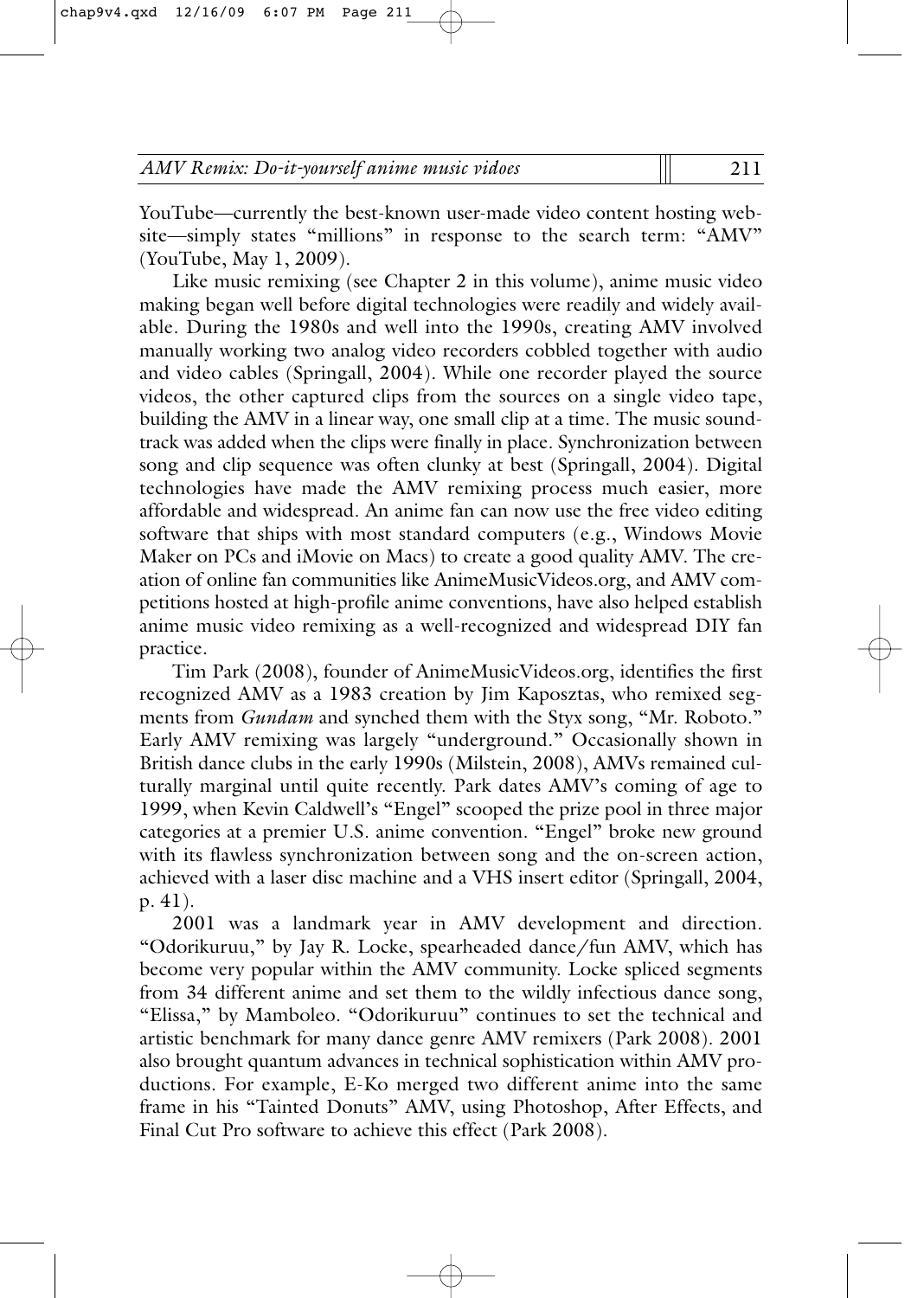| chap9v4.qxd 12/16/09 6:07 PM Page 212 |  |  |  |  |
|---------------------------------------|--|--|--|--|
|---------------------------------------|--|--|--|--|

|  | PART<br><b>MOVING</b><br><b>MEDIA</b><br>.<br>$\cdots$ |
|--|--------------------------------------------------------|
|--|--------------------------------------------------------|

2003 brought the release of Koopiskeva's "Euphoria," still ranked the all-time Number One anime music video on AnimeMusicVideos.org. Paradoxically within a fan practice, many AMV exponents claimed they would stop making AMVs because Koopiskeva's AMV had raised the bar too high (Park, 2008).

The range and styles of fan-produced AMVs have continued to grow and broaden, albeit within one or other of two general forms: AMVs that remix clips from a single anime series (e.g., *Naruto*, *Evangelion*), and AMVs that remix clips from multiple anime series and movies. Within these two broad categories, popular types of AMVs include tributes to series or movies, character profiles or biographies, non-narrative or conceptual music videos that focus on a particular dimension of an anime series (e.g., loyalty or betrayal), videos promoting an anime series, compilations of specific events from different anime (e.g., characters falling down, characters kissing), celebrations of multiple anime series set to a favorite song, parodies of social or political events or of AMV making itself, and remixes used to tell stand-alone stories not necessarily connected to the anime from which the clips were borrowed (Springall, 2004; Park, 2008).

Popular genres include drama, action, horror, comedy, dance, romantic and sentimental AMVs (see AMV.org, 2008a; Springall, 2004). Matt describes "Konoha Memory Book" as being principally "sentimental" in intent because it focuses on "all the trials and tribulations, difficulties and memories that the characters of *Naruto* gain and share." "Engel" falls into the drama category, with its depiction of strong, warrior-like Japanese school girls, its fight scenes and its heavy metal soundtrack. This contrasts with the comedy of, say, "AMV Hell," which focuses on slapstick moments set to an eclectic and eccentric soundtrack comprising snippets from sources as diverse as the soundtrack to *The Passion of The Christ*, Lords of Acid's "Spank My Booty," and Shania Twain's "Man! I feel Like a Woman."

## *SECTION TWO*

## *Creating an AMV*

Becoming a good AMV remixer requires watching a *lot* of AMVs. Matt recommends that beginners "watch LOADS of AMVs." He gets "a lot of inspiration from other videos on technical stuff and effects. Just because someone else uses an effect doesn't mean you can't." Watching AMVs helps with working out personal preferences and dislikes with respect to video effects, transition effects, sequence editing, synching between images, music and lyrics, and so on. Reading comments left for anime music videos on YouTube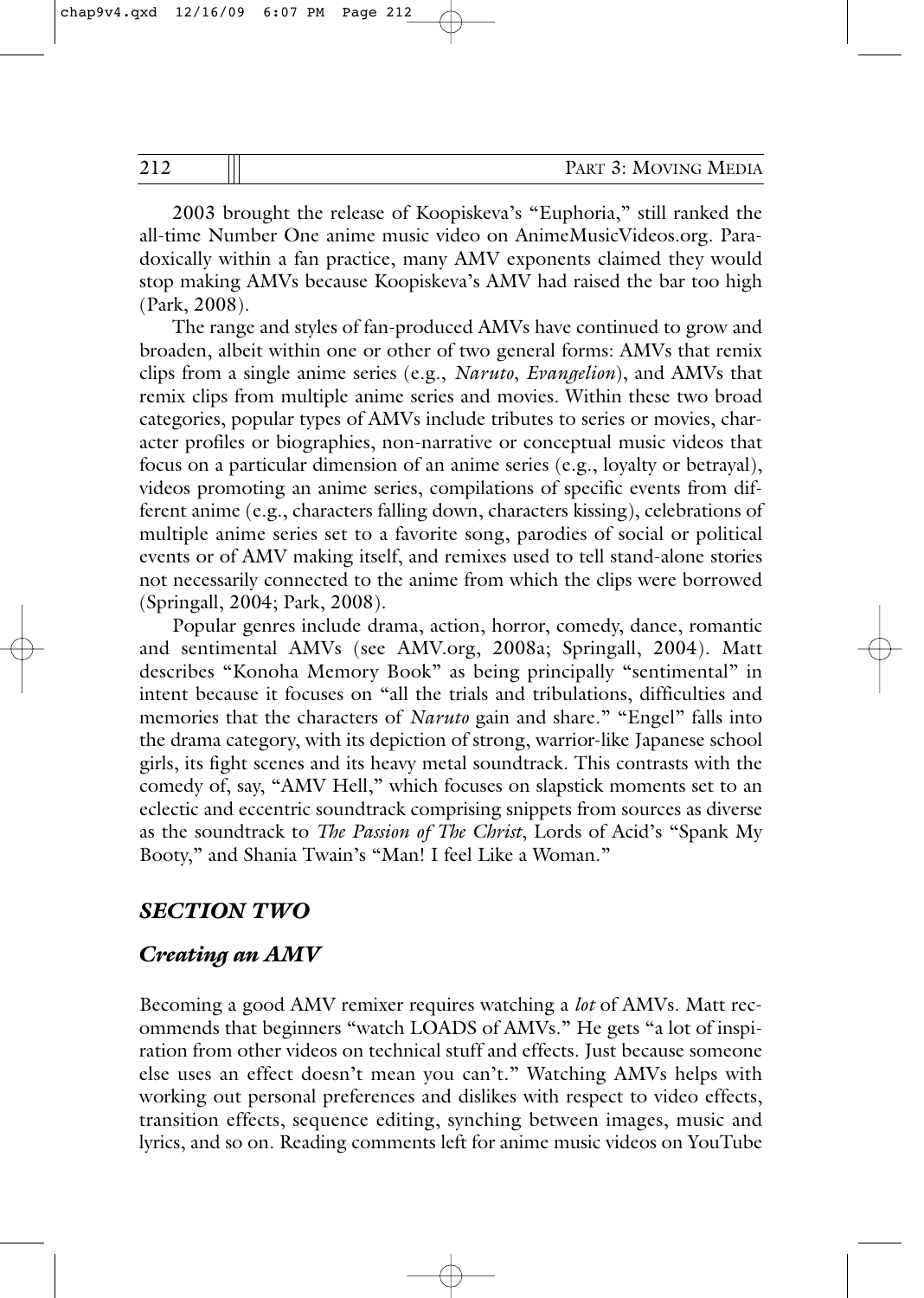| chap9v4.qxd 12/27/09 3:14 PM Page 213 |  |  |  |
|---------------------------------------|--|--|--|
|                                       |  |  |  |

| AMV Remix: Do-it-vourself anime music vidoes |  |
|----------------------------------------------|--|
|----------------------------------------------|--|

by (re)viewers provides rapid entrée to what insiders consider good and bad quality editing and remixing (e.g., avoid "cheesy" transition effects like the over-used checkerboard effect).

Matt arrives at developing a new AMV by different routes. Sometimes a song strikes him as eminently "AVM-able." Other times, he has an idea that has grown out of an anime series that he would like to explore but keeps on the backburner until he hears a suitable song. The match between the selected song and the anime used in conjunction with the song is crucial: "If you use a Linkin Park song with shows like *Azumanga Daioh*, it's totally pointless," explains Matt. Linkin Park is a hard rock band; *Azumanga Daioh* is a light-hearted, humorous anime. Then,

Once I get the song I listen to it over and over again so I can get a sense of the song and am able to work with the clips without having to play the song at the same time, which makes it very hectic [i.e., listening to the song and editing clips simultaneously can be hectic].

Matt began remixing AMVs using Windows Movie Maker software and still considers it a useful starting place for beginners: "I always tell people use Movie Maker. Lots of people don't think you can make a good AMV [using this software], but almost ALL of my [early] AMVs are made with it, and my recent ones use it to some extent too. Learn to use it, tamper with the effects and invent new things. I've found ways to create effects in movie maker that [expensive] programs like Adobe Premiere can do." Good quality AMVs also can be made easily using iMovie. The principles for both movie editing programs are much the same. We focus on Windows Movie Maker here to make the most of Matt's expertise. (For a range of excellent tutorial videos for using the latest iMovie release, that can serve in place of our technical descriptions below, see: www.apple.com/ilife/imovie.)

Source anime to be used in the AMV project can be ripped from a DVD or downloaded from the internet (copyright issues are discussed later). "Ripping" requires special-purpose software that copies the video file to one's computer harddrive and converts it into an editable format (e.g., an \*.avi file, a \*.mov file). Popular DVD ripping software includes DVDFab (for PCs) and Handbrake (for Macs and PCs). Video downloading sites can be used to capture video from YouTube and other video hosting websites, like KeepVid.com and SaveVid.com.

Original, free-to-use-with-attribution anime can be found via CreativeCommons.org. Click on the "Search" option at the top of the page, then on the Blip.tv tab. Key "anime" into the search window and hit "Go." Another option is to search Aniboom.com for anime, find animators whose work you like and then search for them on YouTube or other video hosting sites (e.g., Break.com, Revver.com, Vimeo.com, OurMedia.org) in order to download their videos and use them, after obtaining their permission to do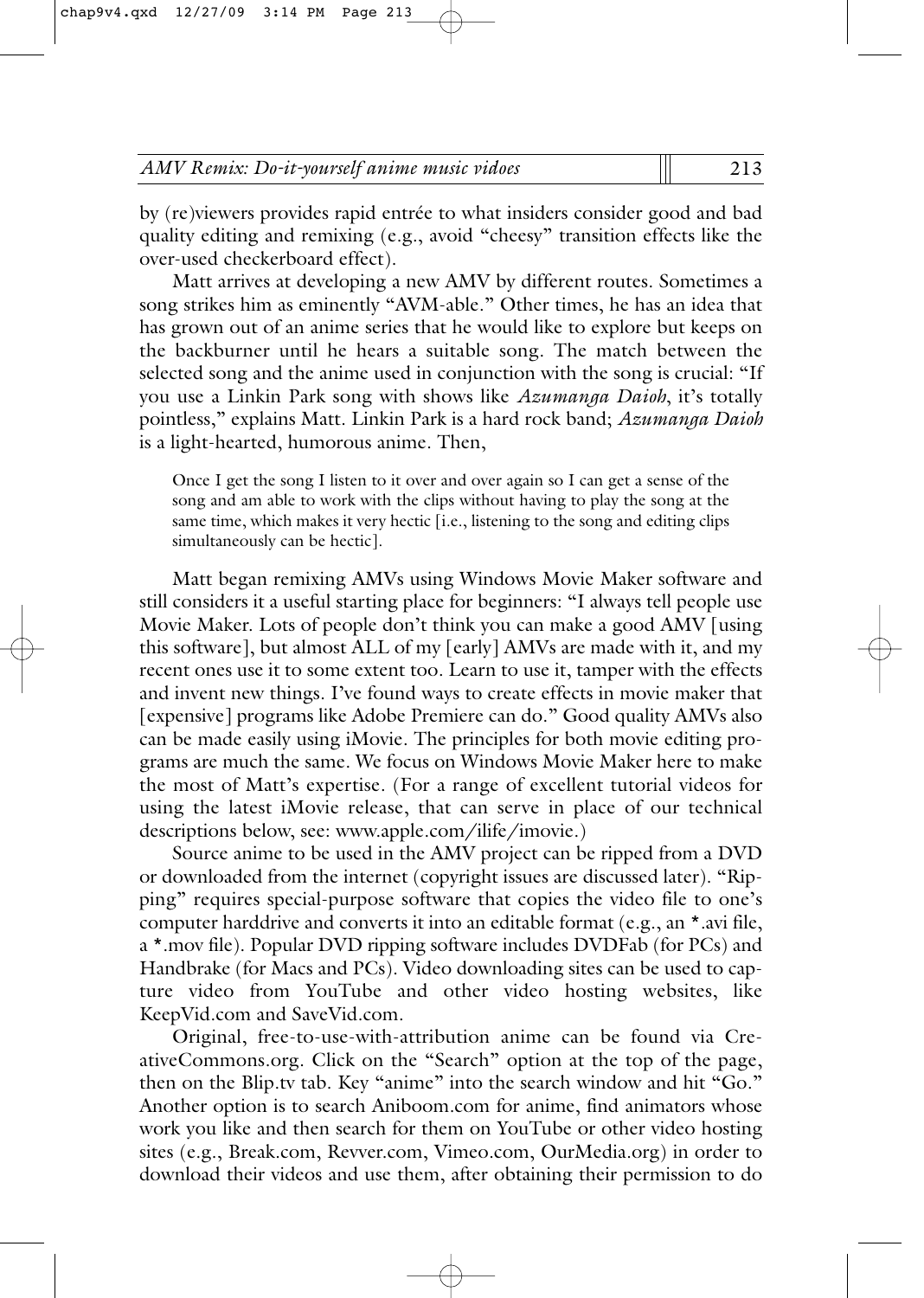|  | $D_{AD}$<br>$\alpha$ UNIC<br>MEDIA<br>IVI 1<br>$\mathcal{N}$<br>ING.<br>******<br>$\cdots$<br>$\overline{1}$ |
|--|--------------------------------------------------------------------------------------------------------------|
|--|--------------------------------------------------------------------------------------------------------------|

so. A third option is to visit Newgrounds.com, a user-created flash animation portal, and hand search their anime category: newgrounds.com/colle ction/anime.html.

Once the source anime is downloaded to the harddrive, it needs to be stored in a single resource folder to help keep the AMV project stable while working on it inside Windows Movie Maker or iMovie. It pays to keep careful note of where this folder is, in order to be able to access it from "inside" one's video editing program. Setting up this folder under "desktop" makes it easy to locate. Likewise, setting the destination of downloaded files to the desktop makes it easy and quick to drag them to the resource folder and not lose track of what resource is where. Windows Movie Maker only works with Windows Media files (e.g., \*.wma, \*.wme, \*.avi), and some \*.mpg file types (but not \*.mp4 or \*.mov files). Zamzar.com is a useful free service for converting short video clips from one file format to another.

It is important to keep file formats consistent. When using Windows Movie Maker, the project will crash less frequently if all the video clips share the same file type or format. This same resource folder should include the song file as well. Songs downloaded from iTunes will not work with either Windows Movie Maker or iMovie since copyright restrictions are built into the song file. Original free-to-use-with-attribution songs and soundtracks can be found via ccMixter.org, FreePlayMusic.com,Opsound.org, and elsewhere.

Finally, it is important to ensure there is plenty of free space on the computer harddrive because video editing projects can gobble up computer memory quickly.

## *Building the project*

We will focus here on the principles involved in creating a short AMV.

### *1. Import resource files into Movie Maker.*

We open Windows Movie Maker (hereafter, "Movie Maker"), click on "File" in the top menu bar, and select "Import into Collections" (or just press the keys Cntrl + I) (see Figure 9.1). This opens up a file selection window. We locate our resource folder and click on one of our movie resource files inside it. We can also import video files by clicking on the "Import video" hyperlink in the task pane located on the left-hand side of the Movie Maker window (covered by the drop-down menu shown in Figure 9.1). It doesn't matter in which order we import our movie files.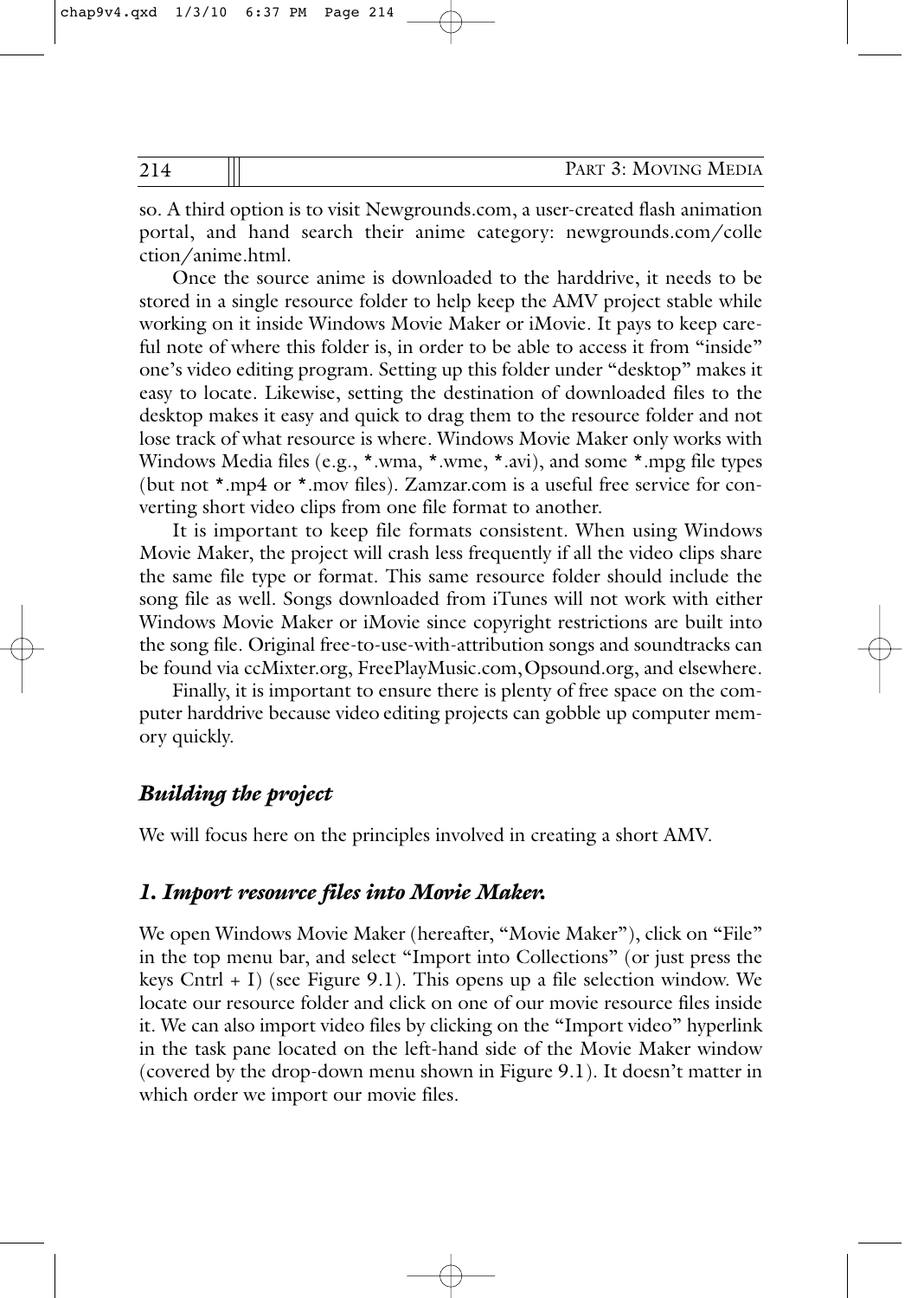



Figure 9.1: Importing the first file into a new video editing project using Windows Movie Maker software

An information window pops up to show file progress as each is converted into a format with which Movie Maker can work. Successfully imported files appear as thumbnail images in the "Collection" space between the task pane and the video player in the top half of the Movie Maker window (see Figure 9.1). If we import a number of collections or sets of video files we can move between them using the drop-down menu in the Collections section. This importing process is repeated until all the movie files we plan to edit at this stage are imported into Movie Maker. We can easily add more later.

This is a good time to first save the project. Saving a project at regular intervals is invaluable for guarding against losing work should the video editing software crash. There is a very important distinction to keep in mind here when saving the project: between "Save project as" and "Save movie file."

Clicking on "File" in the top menu bar and selecting "Save Project" or "Save Project As . . ." saves your file as a Movie Maker project file. This is an editable file that will only play *inside* the Windows Movie Maker software. (It cannot be uploaded to YouTube or OurMedia.org or burned to a CD that can be played as a movie on another machine.) We *must* use this option while we are still working on our AMV: to add or delete files, edit files, move files around, add in transitions and effects and so on. Once our AMV is complete, and we are happy with the final results and want to publish it as a stand-alone movie clip, we can *then* click "File" on the top menu bar and select "Save Movie File. . . ." This will convert our project into a single movie clip that *can* be uploaded to YouTube, emailed to friends, and burned to a CD that will play on compatible media players on any computer. We cannot, however, go back "inside" this *movie* file to edit and tinker with things. If we want to make further changes we just open the project file inside Movie Maker and tinker there, before saving it as a *new* movie file. (The analogy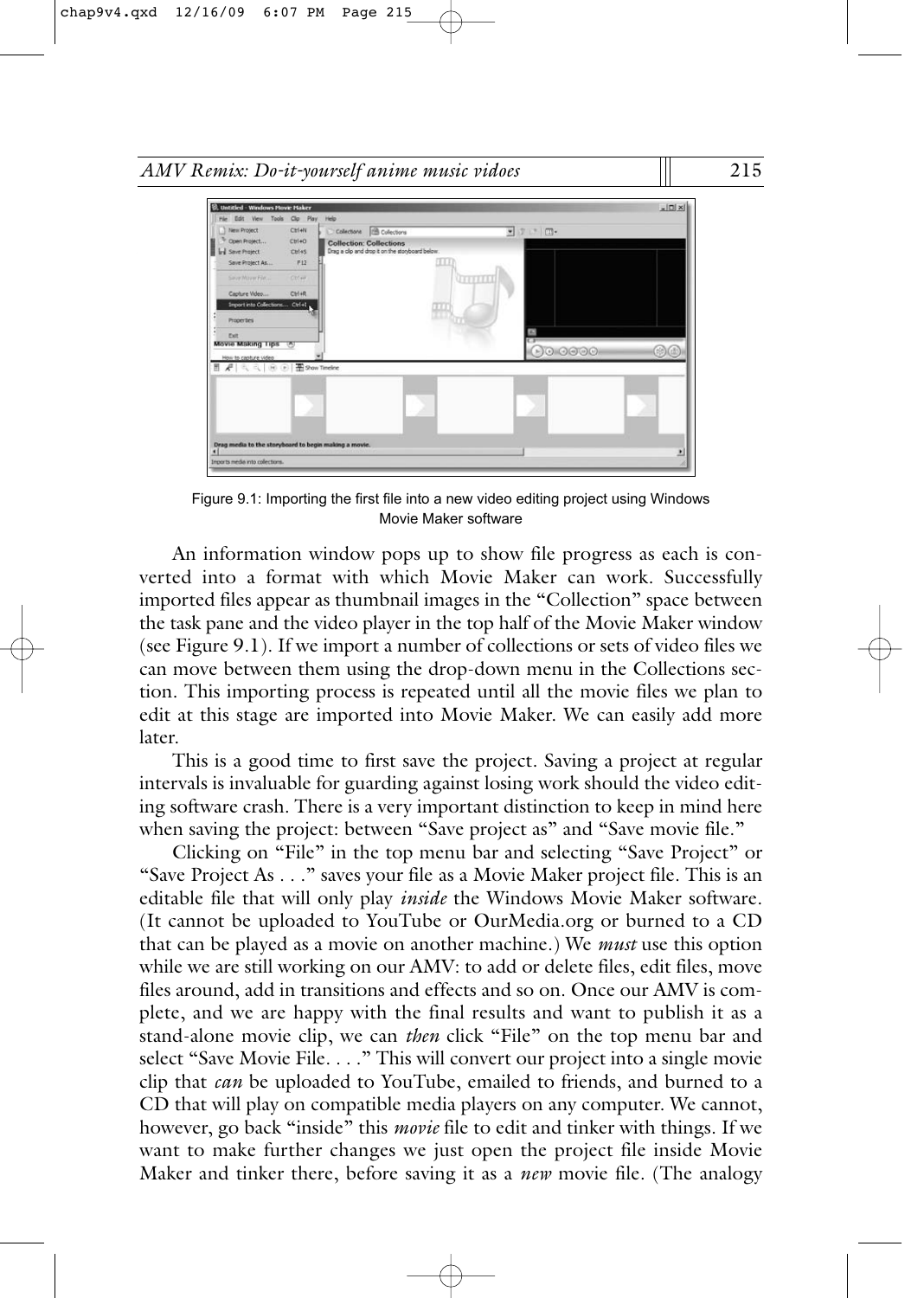| chap9v4.qxd 12/16/09 6:07 PM Page 216 |  |  |  |  |
|---------------------------------------|--|--|--|--|
|                                       |  |  |  |  |
|                                       |  |  |  |  |
|                                       |  |  |  |  |
|                                       |  |  |  |  |
|                                       |  |  |  |  |

| 216 | PART 3: MOVING MEDIA |
|-----|----------------------|
|-----|----------------------|

here is saving a text document as a Word file, which can be opened up and edited etc., and then converting this same file to a portable document file, or "pdf." This pdf file can be read in Adobe Reader software, but the text cannot be edited.)

## *2. Storyboarding clips.*

Now we have a pool of video clips imported into Movie Maker from which to draw. For the audio we will use The White Stripes' song "Why can't you be nicer to me?"

Movie Maker provides a storyboard for sequencing clips. Its layout is linear and runs along the bottom of the Movie Maker window (see Figure 9.1). To begin adding clips to our AMV project we simply locate each one we want within the collections pane and click-and-drag it into position on the storyboard, using the mouse and cursor. We can preview clips in the collection pane using the video player in the right-hand top corner of the Movie Maker window. This same video player can be used to review the AMV as we build it.

Ours will be a *compilation* AMV, drawing from a diverse range of different anime. The idea we want to realize in this anime music video is a montage of rather violent mecha-robots who are wondering why people aren't nicer to them. The message of the video portion will be in tension with the song itself. Rather than portraying a solitary figure who is treated unkindly by others, it will suggest that people try and do nasty things to these robots because they are not being nice to others. The White Stripes open their song with three sets of heavy electric guitar downbeats immediately followed by a quick bridge to a repetition of these same sets of beats. The third beat in each set is slightly louder and held slightly longer than the other two beats. So, in our video, the first two beats of the song are synched to a clip of a normal, very static everyday scene, and on the third beat, this shifts to a clip of a mecharobot stomping emphatically on a car. This same pattern—an everyday, fairly tranquil scene followed by a robot doing serious damage—is repeated for the entire opening sequence of the song.

As we work through this sequence, we find that our resource clips are way too long for our needs; they also contain a lot of extraneous footage that doesn't suit our purposes. We need to clip them and make them shorter. There are various ways to do this and a quick Google search will pull up any number of how-to tutorials. We will begin by clicking on "Show Timeline," an option found in the storyboard function menu (see Figure 9.2).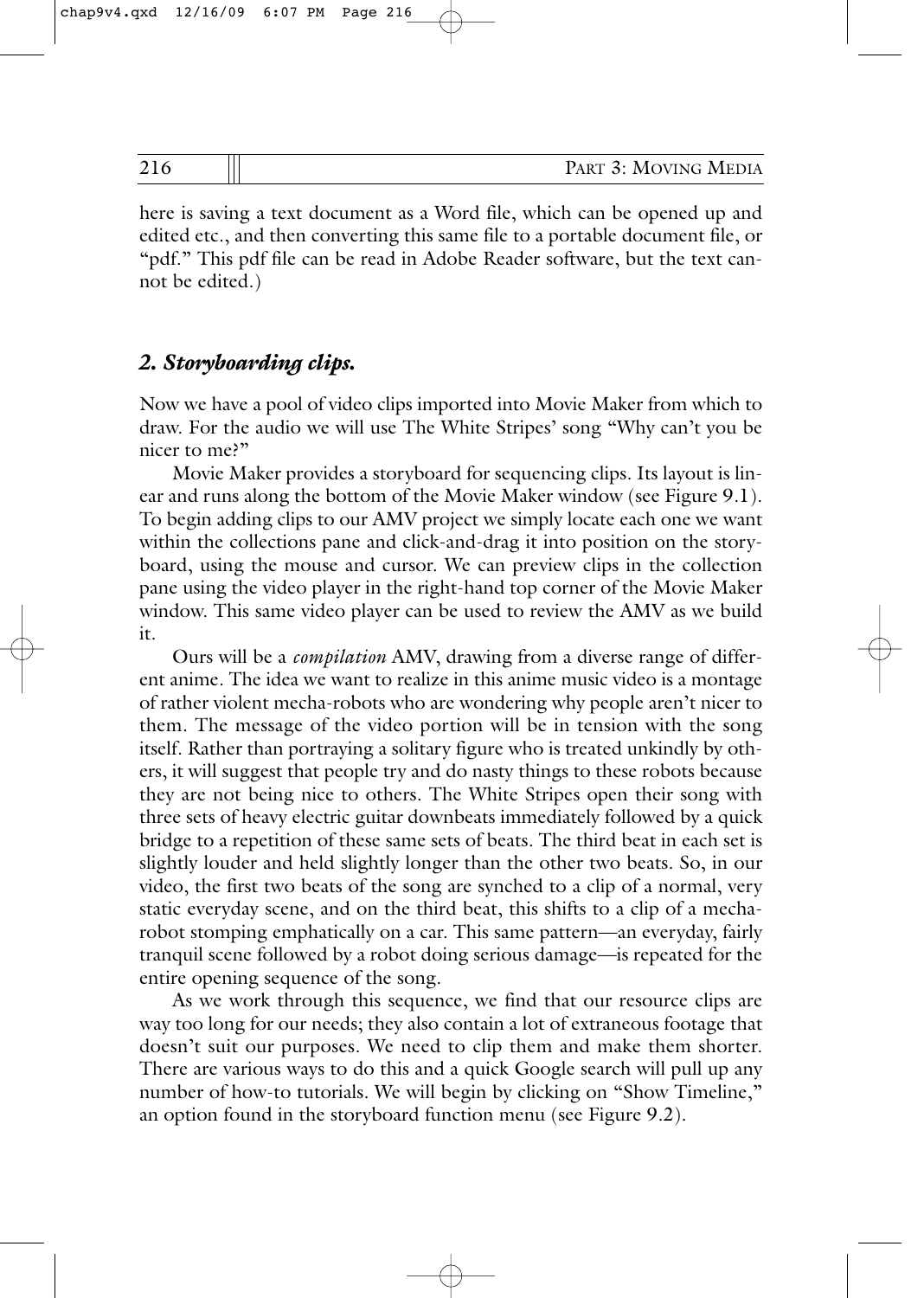#### *AMV Remix: Do-it-yourself anime music vidoes* 217

Figure 9.2: Switching between the storyboard view and the timeline view in Windows Movie Maker

The timeline view displays the actual run-time per clip in seconds, and this is where we work on refining the synch between clips and, later, between clips and our audio track.

In the storyboard we highlight the clip to be trimmed by clicking on it (once selected it will be surrounded by a heavy black outline). Placing the cursor over one side of this highlighted video clip changes the cursor to a red, double-ended arrow. Clicking-and-holding-down the left mouse button when this red arrowed cursor appears, then dragging the cursor, moves the video playhead (which appears as a blue horizontal line) to where we wish to cut the video (see Figure 9.3).



Figure 9.3: Clipping a video file to make it shorter or to remove extraneous footage

We release the mouse button once the playhead is where we want it, and this "breaks" our original selected video file into two clips. The clip segment to the right of the playhead automatically deletes itself. If we make a mistake, we can immediately reinstate this deleted portion by clicking on "Edit" in the Movie Maker main menu bar and then "Undo Trim Clip."

If we want to use a portion of a trimmed clip elsewhere and want to *split* the clip into two, rather than *cut* it and *delete* a portion, we first highlight the clip we want to split. Using the video preview window, we then play the clip

$$
217
$$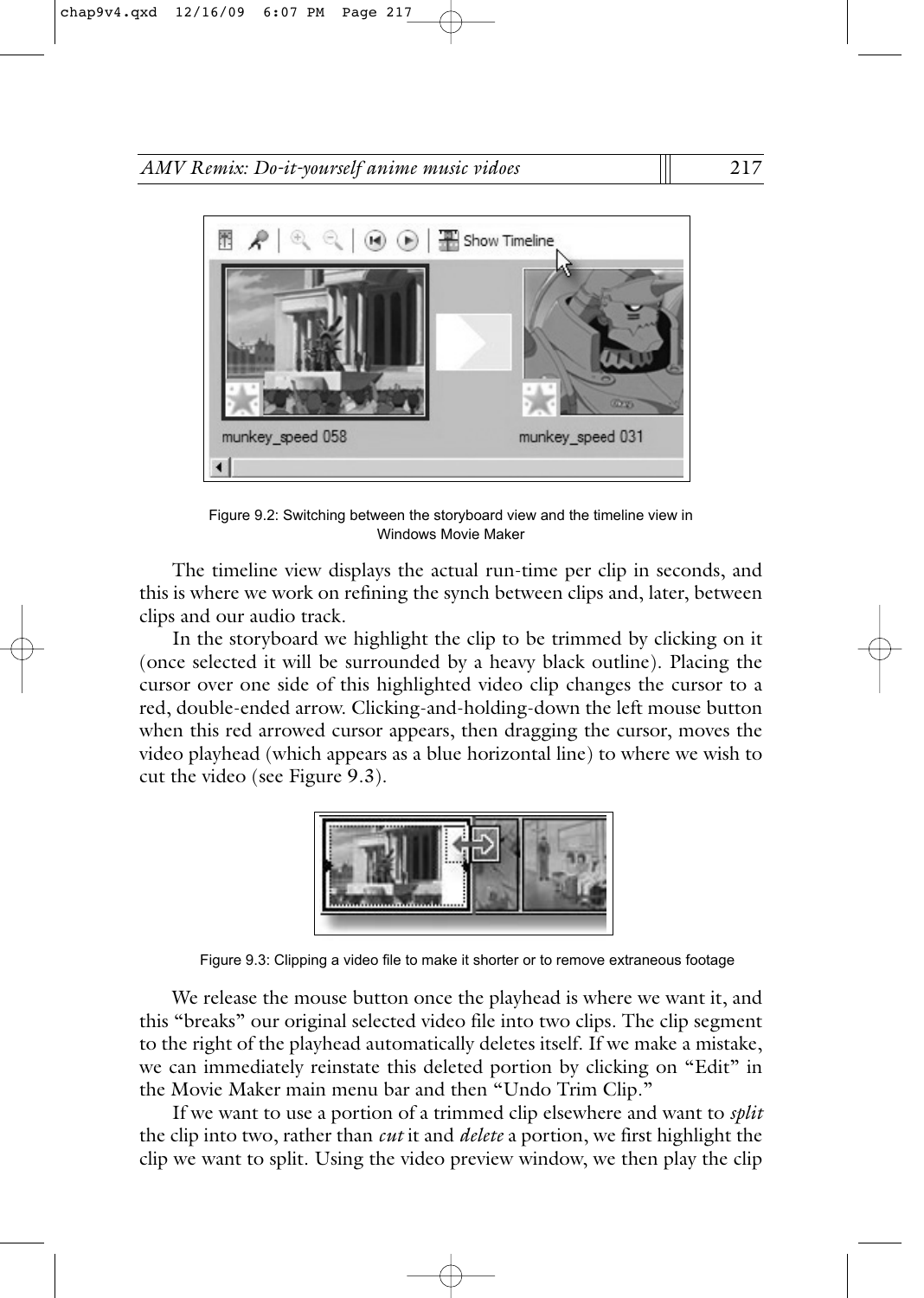|  | $D_{\text{ART}}$<br><b>OVING</b><br>MEDIA<br>AZL.<br>$\cdots$<br>, ,, , , |
|--|---------------------------------------------------------------------------|
|--|---------------------------------------------------------------------------|

to the point where we want to split it, and press the "Stop" button (marked by a square icon, and found next to the "Play" button). Still working in this preview window, we click the "Split" button (see Figure 9.4), and now have two clips instead of the one in our timeline or storyboard sequence.



Figure 9.4: Splitting a video into two clips

To rearrange the order of clips, we click-hold-and-drag them to where we want them in the sequence (this can be done in either the storyboard view or the timeline view).

Once we have roughed out a version of our overall concept using the clips to hand, we work methodically through our timeline, selecting each clip and then clicking on "Clip" in the top menu bar of Movie Maker, choosing "Audio" then "Mute." This suppresses the soundtrack for each storyboarded video clip so that it doesn't interfere with the song. Meanwhile, we are saving our project regularly.

Now it's time to import our song and begin working more closely between the rhythm of the song, the song lyrics, our AMV concept, and the video files.

## *3. Importing our song.*

We import our song into Movie Maker by clicking on the "Import audio or music" hyperlink in the task pane located on the left-hand side of the Movie Maker window. This opens a file location window. We locate our resource folder and click on our song file. The song file needs to be in a format such as \*.wav, \*.aif, \*.snd, and \*.mp3 (not \*.m4a, for example). Once we've imported our song, it will also appear in our collections window pane,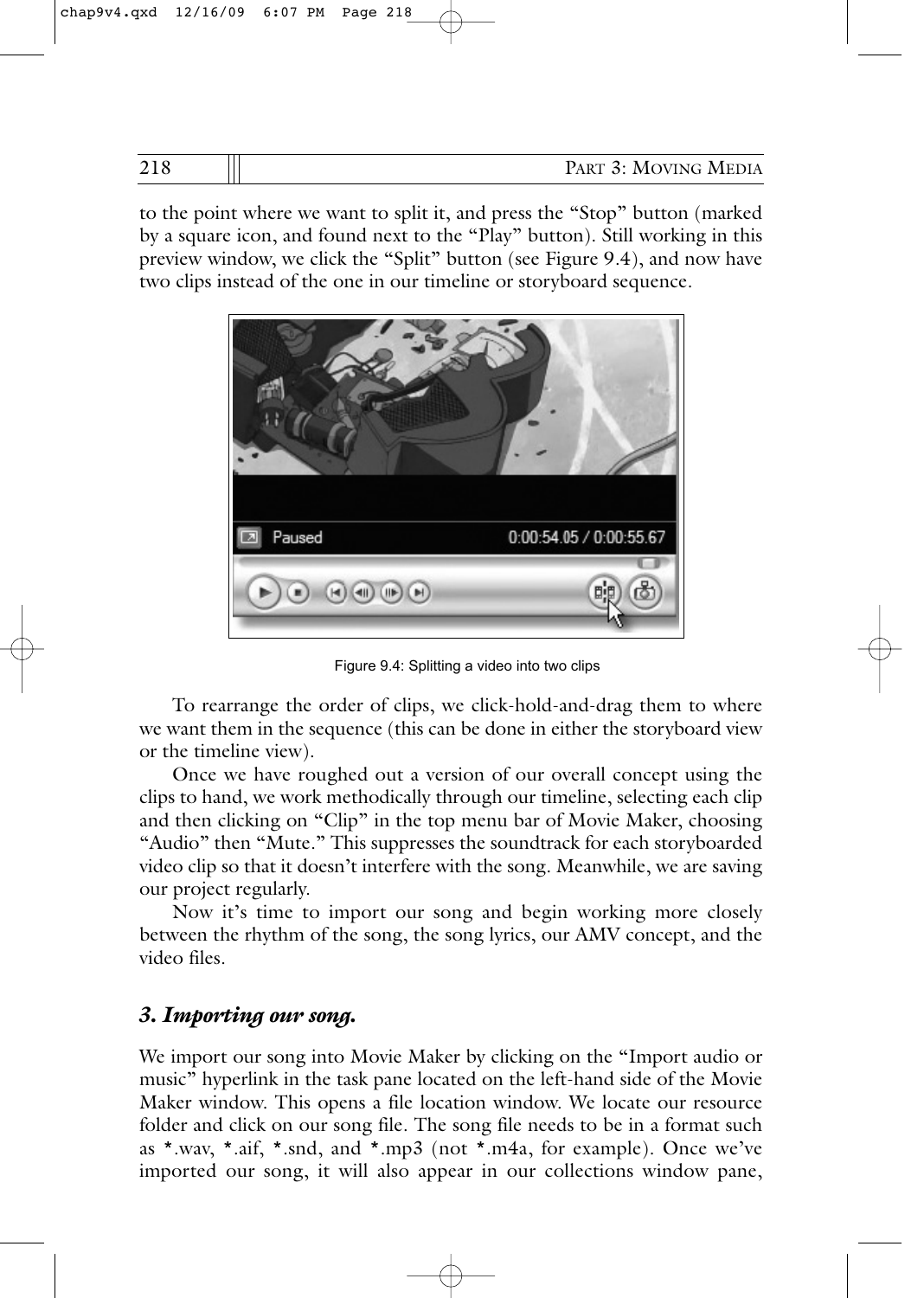| AMV Remix: Do-it-yourself anime music vidoes |  | 219 |
|----------------------------------------------|--|-----|
|----------------------------------------------|--|-----|

marked with a musical note icon. We switch to timeline view for our project and click-and-drag the music file onto the timeline. The audio file now displays as a separate "track" beneath our video clips in the timeline (see Figure 9.5).



Figure 9.5: Adding a song file to an AMV project

Clicking and highlighting our music track means we can also listen to it using the same preview pane used for watching and editing our video clips. We use the "shape" of the sound waves in our audio track to help synch clip transitions. We pay attention to the rhythm of the action *within* each clip—if there's running or other consistent movement we want to aim at lining this up with the beat of our soundtrack. Our music track can be clipped and split, just like a video clip and using the same processes. We can also add effects to the track, like fade out at the end of the song (see Chapters 2 and 3 in this volume).

# *4. Refining synch.*

The process of creating an AMV now becomes quite recursive. We listen to snatches of song and fine tune where one clip ends and the next starts. We may go off in search of new clips that better match the lyrics or to fine-tune our narrative. We might find we need more video clips to match the length of the song. We experiment with transition effects (see below) and find that it throws our timing out, so we tinker with clip length, and so on, in iterations. Refining the synch between music rhythm, lyrics, mood (e.g., slowing clip transitions down during sad patches of music; increasing the rate of clip changes during frenetic bursts of music) is a trial-and-error, "let's-see" process. We trim, split, and move clips until we're happy with the project's overall look, sound and feel.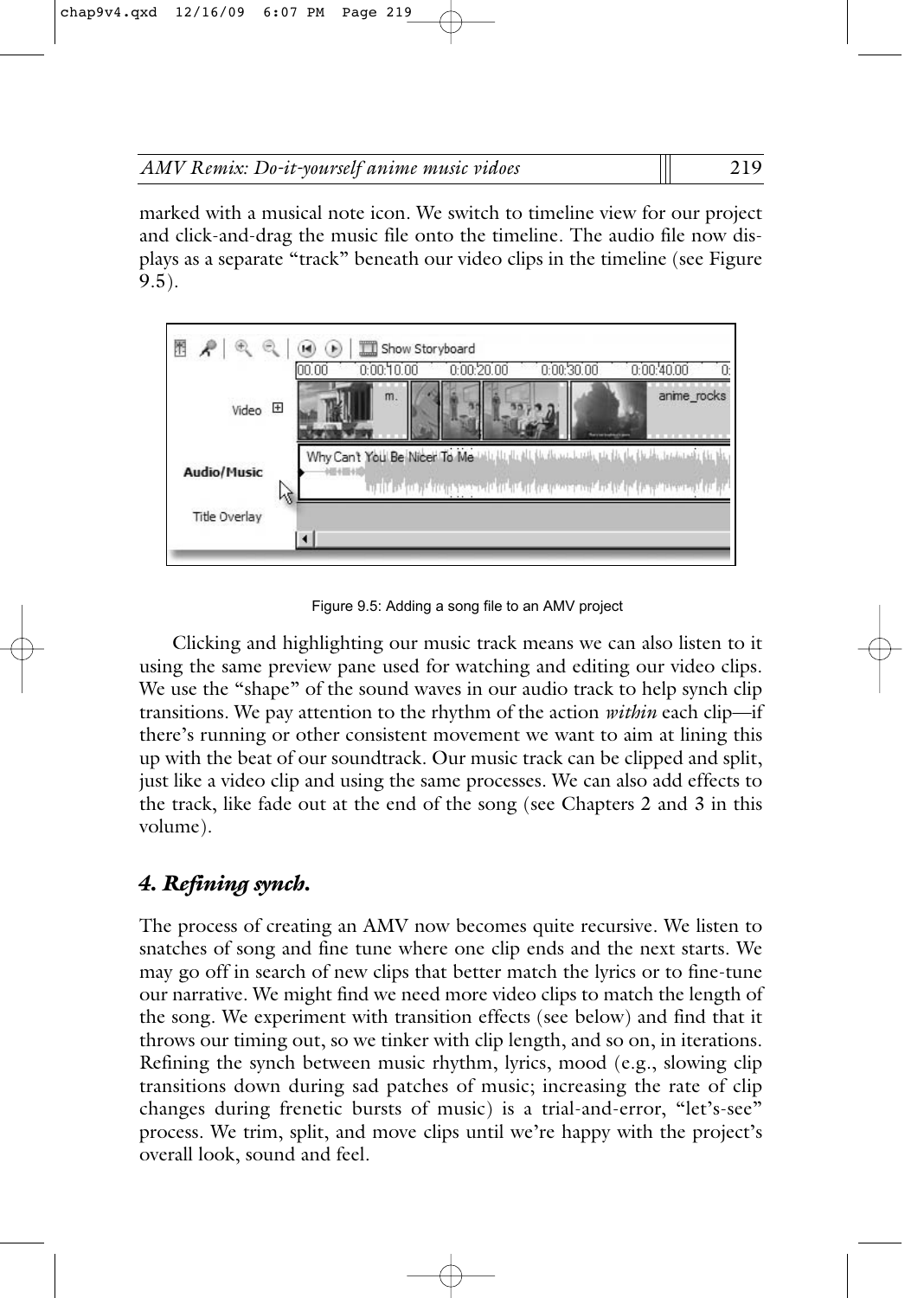| chap9v4.qxd 12/16/09 6:07 PM Page 220 |  |                      |
|---------------------------------------|--|----------------------|
|                                       |  |                      |
| 220                                   |  | PART 3: MOVING MEDIA |

We also leave some music at the start of our AMV for our title and enough at the end for credits.

## *5. Adding transitions and effects.*

We can add two key types of effects to our video: transition effects and video effects. Transition effects govern the different ways one clip can change to the next (e.g., bars, bow tie, horizontal, circle out, fade). Anyone familiar with creating PowerPoint presentations will know about adding transition effects between slides. Video effects added to each clip itself can include fog effects, sepia toning with scratchy old-film effect, grayscale, slow down half, watercolor, etc.

To add transitions and video effects to our video we must be in "storyboard" mode. We click on the second entry—"Edit Movie"—in the Movie Task box on the left-hand side of the Movie Maker program. We then click on "view video effects." This brings up a palette of different effects in the center of the Movie Maker window. By clicking on each effect icon we can preview the "look" of the effect in the preview window (where we earlier previewed video and sound). When we find a suitable effect we click on it and drag it down on top of the clip to which we want to add that effect. A small blue star appears in the bottom left-hand corner of each clip in the storyboard that has had an effect added. When we've finished adding effects, we play our AMV through to check that the effects do not distract from or undermine the mood or idea of the video overall.

To add a transition effect between clips we stay in storyboard mode. Between each clip there is an icon that looks vaguely like a ship's semaphore flag (see Figure 9.2 above). This is where we click-and-drag our transition effects to when we decide which transition we want. The generic transition icon will change to match the icon for the transition effect we've selected and added (e.g., a successfully added keyhole transition effect will be indicated by a keyhole icon appearing between the two clips).

Staying with the "Edit Movie" portion of the Movie Tasks pane, we click on "View video transitions." The palette of video effects is now replaced with a palette of transition effects. We preview each by clicking on the effect and clicking the "Play" button in the preview pane. Transition effects keep the AMV flowing smoothly from one clip to the next. They need to be in keeping with the music and concept of our music video (e.g., lots of gentle fade transitions won't work so well with a fast-paced rock anthem). The trick here is to have watched lots of AMV beforehand and made a note of transitions we found particularly effective and then recreate them within our own AMV. The same holds for transitions (and video effects) that annoyed us because they were so common, clumsy, or over-wrought. We avoid them here since they will likely annoy others too.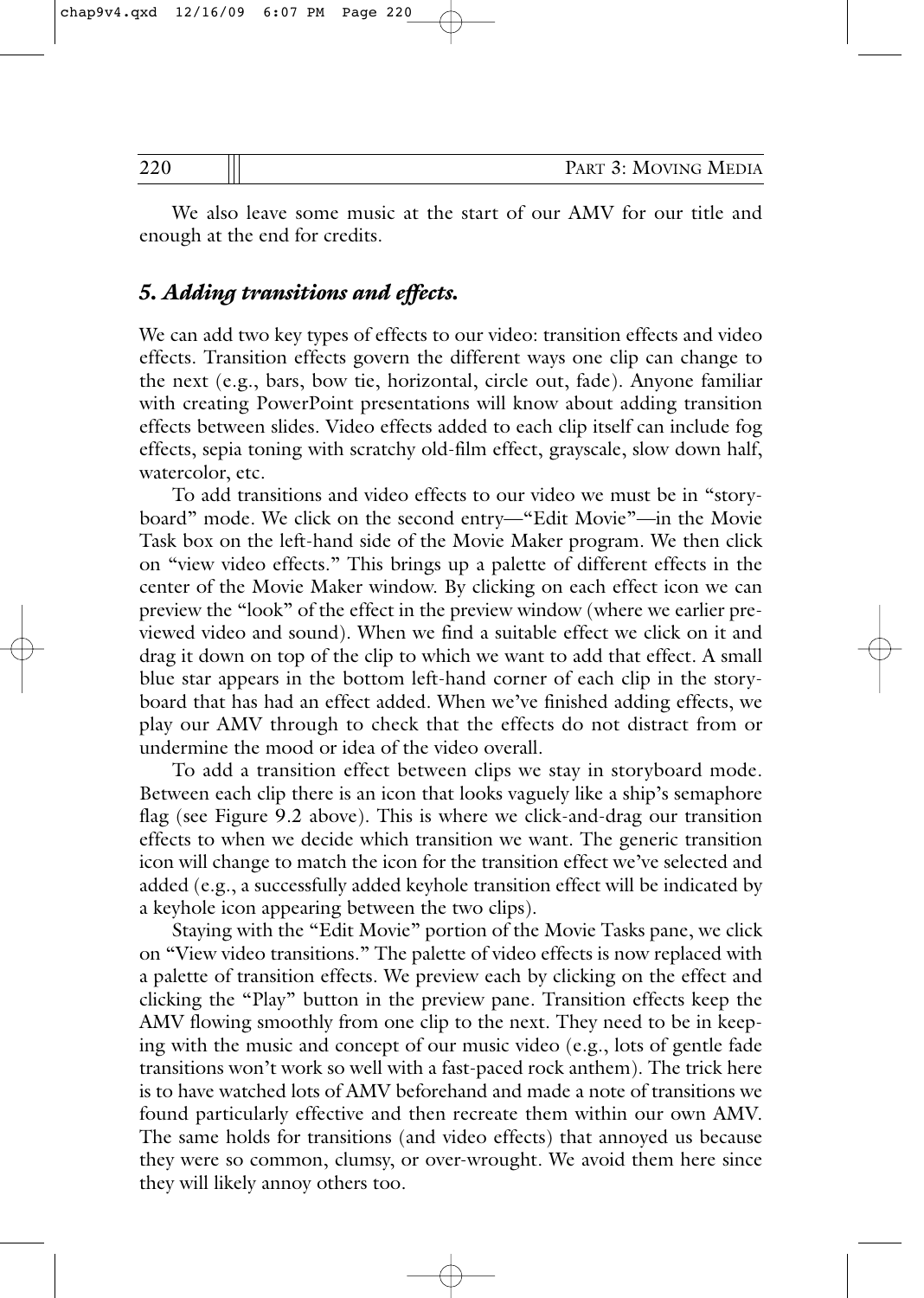| AMV Remix: Do-it-yourself anime music vidoes |  |
|----------------------------------------------|--|
|----------------------------------------------|--|

For additional help with effects and transitions we can click on "How to add titles, effects, transitions" in the Movie Task box on the left-hand side of the Movie Maker window.

### *6. Finishing touches: Title and credits.*

chap9v4.qxd 12/27/09 3:15 PM

The title is usually the name given to the final AMV by the remixer and doesn't have to match the title of the song or any titles of anime it has used. For example, we can call our AMV simply "Be Nice" or "Robo-Love," or whatever we like. Having a specific name, like "Konoha Memory Book," makes it much easier to talk about one's AMV as distinct from the song and the original anime on which it drew. It's considered good etiquette to also list the name of the band and the song title somewhere in the AMV, such as in the final credits. Credits typically include the AMV source videos, the AMV remixer's online alias or real name, a website where more AMVs can be found, and sometimes a list of acknowledgments of people who have helped produce the AMV.

Staying with the "Edit Movie" portion of the Movie Tasks pane, we click on "Make titles or credits" and then on the "Add title on the selected clip on the storyboard option" above. This will display the title as soon as our AMV starts rather than creating a separate title sequence. Once we've clicked on the hyperlink, a text box appears and we key in whatever information we want to appear (e.g., name of the AMV, the band and song). We next click on "Change the title animation" and scroll through the different effects we can add to the title text. We choose the "Ticker tape" title animation, which will scroll our information across the bottom of the AMV when it starts to play. Making sure we have the first clip on our storyboard highlighted, we click on the "Done, add title to movie" hyperlink. We preview our title to ensure it hasn't thrown any timing or synching out.

Adding credits at the end requires a similar process. Returning to the "Edit Movie" portion of the Movie Tasks pane within the main window of Movie Maker, we click on "Make titles or credits" and choose the "Add credits at the end of the movie" option. We enter text into the text box columns (e.g., Anime used—*Mobile Suit Gundam, Evangelion, Giant Robo;* Software used—Windows Movie Maker, etc.). We play around with how the credits will appear at the end of the video by clicking on "Change the title animation" and then scrolling down to the "Credits" subheading. We choose "Credits: Scroll, Up Side-by-Side"), so the credits look a little like 1950s movie credits. Clicking on "Change the text font and color" allows us to change the background color of the credits clip. Happy with how the credit sequence looks, we click "Done, add title to movie." Movie Maker automatically adds this credit sequence to the end of our movie.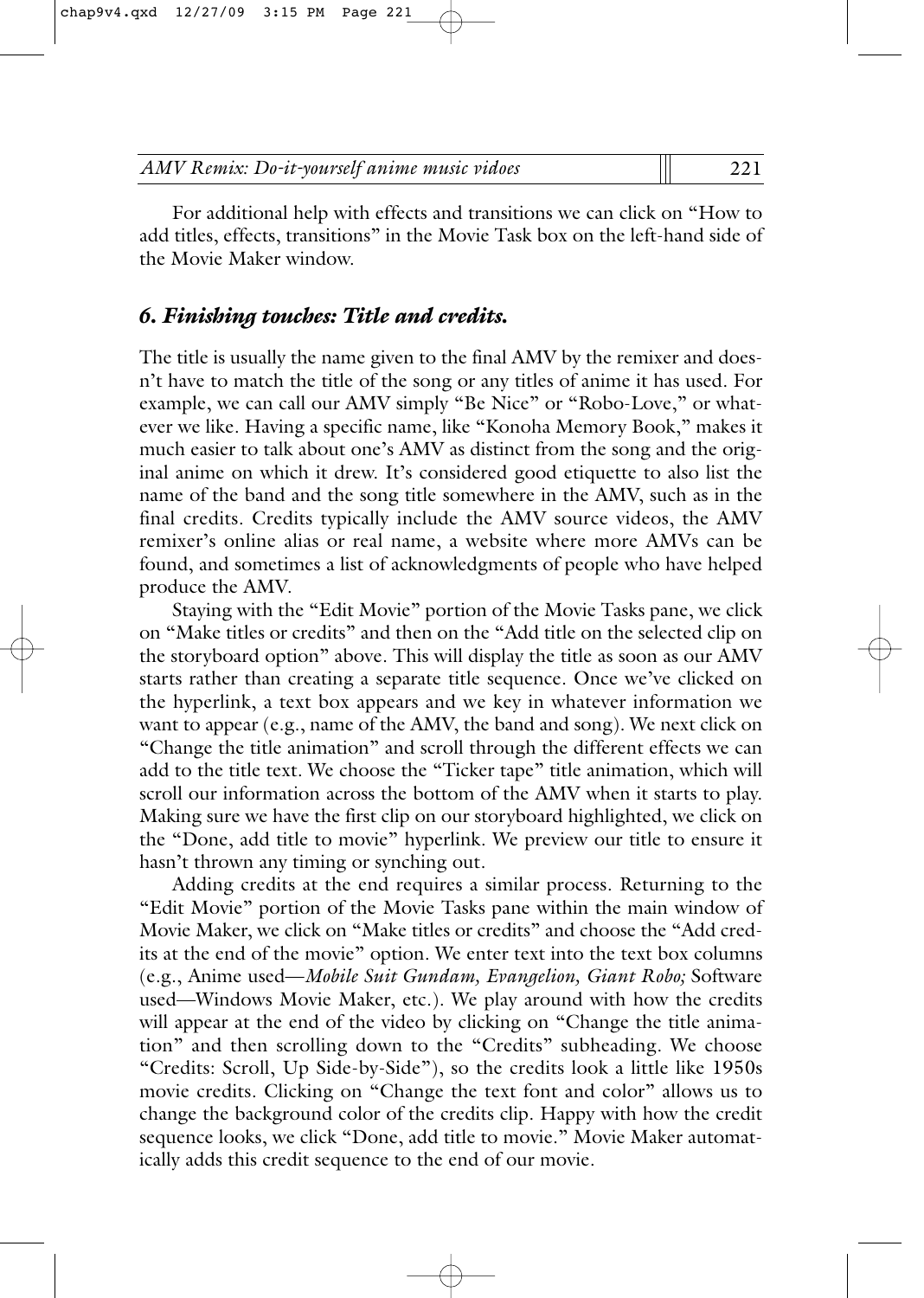#### chap9v4.qxd 12/16/09 6:07 PM

#### *7. It's a wrap!*

We watch our video a few more times once everything is in place to check for smoothness of transitions, that video effects add to rather than detract from the work overall, and that synching hasn't come a little askew when we tinkered with different things. We invite feedback from family and friends. We can also post an in-process copy to YouTube, hoping to attract useful viewer feedback on a work in progress.

When happy with the final video, we click on "File" in the main menu bar in Movie Maker, and choose "Save Movie File . . ." This brings up a dialogue box asking whether we want to save our movie to the harddrive, burn it to a CD-ROM, email our movie, save and upload it immediately to the internet, or use a tape in a hooked-up video camera to record it. Since the file size is quite large, we save it to an external harddrive attached to a USB port. We select the "My Computer" option and click the "Next" button, key in a title of the final movie (e.g., "Robo-Love"). Then we click the "Browse" button and locate our external harddrive in the drop-down file directory and click "Okay." We double-check the destination for the movie file, then click the "Next" button. We're asked to verify file quality wanted—which we do. Clicking "Next" again, sets the ball rolling and our file is converted from a Movie Maker project file to a neatly transportable \*.wmv file.

## *SECTION THREE*

#### *Copyright issues*

AMVs currently appear to be running beneath the copyright radar of music and other media companies (Lessig, 2008). Milstein (2008, p. 32) suggests this "industry ambivalence" is because companies see AMVs as providing free marketing for anime series as well as constituting resources through which to recruit "editors for making [movie] trailers and DVD extras" (ibid.). DIY anime music videos are actively promoted at anime conventions, and YouTube is loaded with AMVs using commercial anime and music without visibly attracting "cease and desist" orders from media company lawyers. This could change, but at present AMV creation seems relatively immune from the scale of litigious copyright and IP infringement bullying that plagues other areas of young people's popular cultural engagement. Instead, what seems more likely to be a pressing concern for AMV remixers is the use of peer-to-peer filesharing networks for sourcing anime footage. Peer-to-peer networks are increasingly subject to corporate and legal surveillance, especially in the U.S.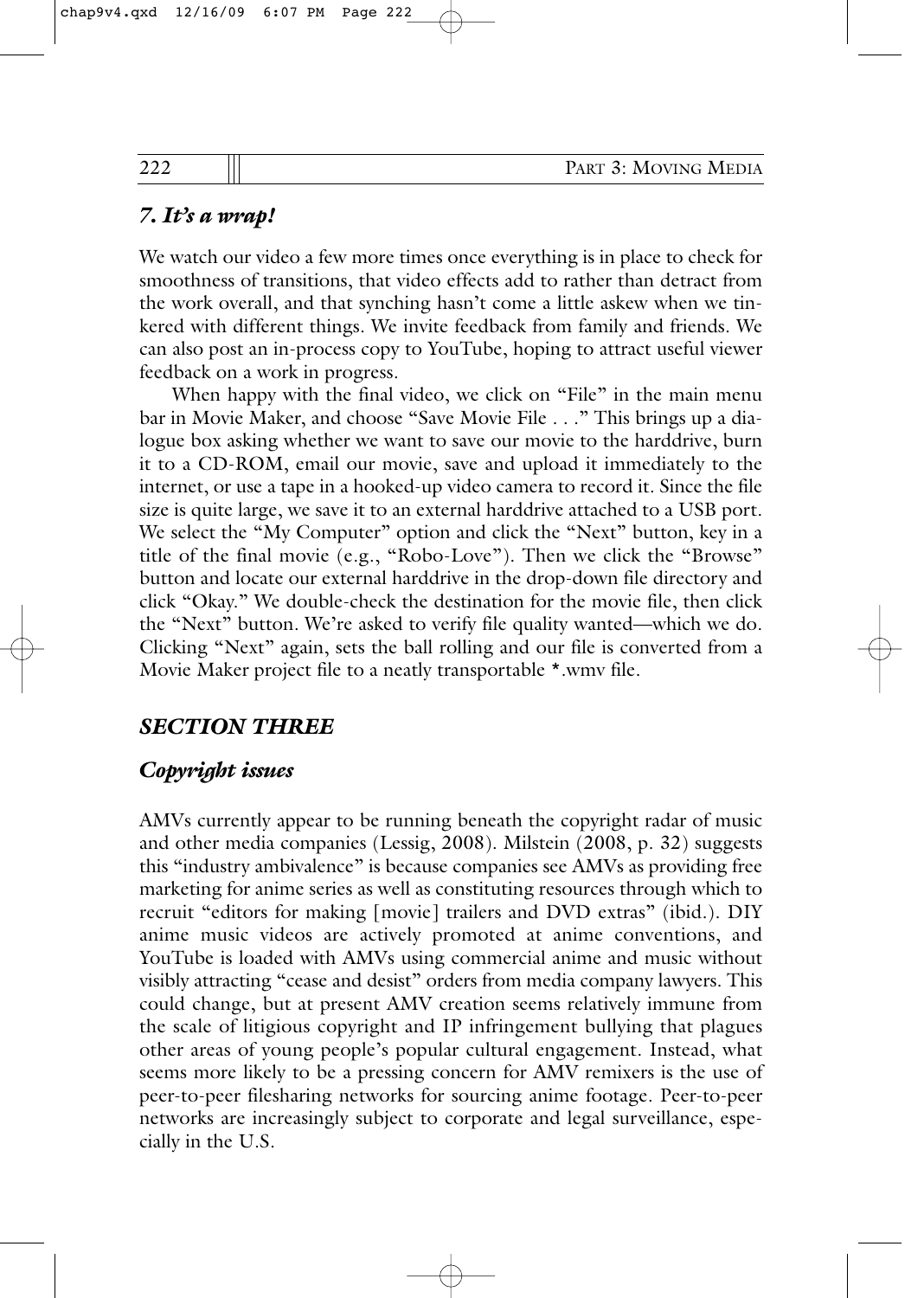| AMV Remix: Do-it-yourself anime music vidoes |  |
|----------------------------------------------|--|
|                                              |  |

Useful educational responses within classrooms to copyright law can include discussion of fair use guidelines for teachers and students (see, for example, Gardner, 2008; Salpeter, 2008). Informed discussion can draw attention to how copyright laws function, how these laws can indeed protect creators' work and earnings—which is necessary—and how corporations should make a fair proportion of their stock available for cultural creativity (see also Chapter 3 in this volume). It is important, however, to ensure that discussion is genuinely *informed* and not *dominated* by "the school's position" on copyright, which may have been shaped more by fear, by convenience, or by being ill-informed than by considerations grounded in the mission to *educate*.

Important ground can be laid in such discussions for helping learners and teachers alike to appreciate the ways in which overly restrictive copyright law and law enforcement can *and does* harm cultural development by removing important resources from the pool of "fair uses." The landmark work of Lawrence Lessig (2005, 2008) is essential reading here. It illuminates how today's generations of digital youth are being denied rights to create that previous generations (whose medium was print) took for granted. Any school failing to deal with these issues is reneging on its responsibilities with respect to literacy education specifically, and education for productive and creative citizenship more generally. Within such discussion, promoting awareness of the Creative Commons system of author-assigned copyright licenses is an important educational contribution. Encouraging learners and colleagues to search for materials bearing such licenses helps sidestep copyright issues especially with respect to using commercial music files. ccLearn licenses, in particular, are intended to help educators and students locate learning resources (see: discovered.creativecommons.org/search). This kind of educational work will (further) encourage participants to put their own work out there for free use, subject to proper attribution—thereby helping break the stranglehold corporations currently wield over cultural ownership and use. With many young people this will simply involve nurturing an extant disposition.

## *AMV meets language arts*

chap9v4.qxd  $12/16/09$  6:07

Interestingly, Matt's creative engagement as an AMV remixer involves him in understanding, appreciating, and doing many of the things English Language Arts educators ideally aim to encourage and develop. He consciously designs his AMVs to be interpreted on multiple levels. In his 2007 "Shinobi Ballad" AMV, for example, he aimed to "grab the emotion of struggle and triumph through the clips I put in, timing them well with the lyrics and making sure that I chose the right clips to pull out the most emotion for each section." He wanted to focus primarily on "the symbolic aspect" of the characters'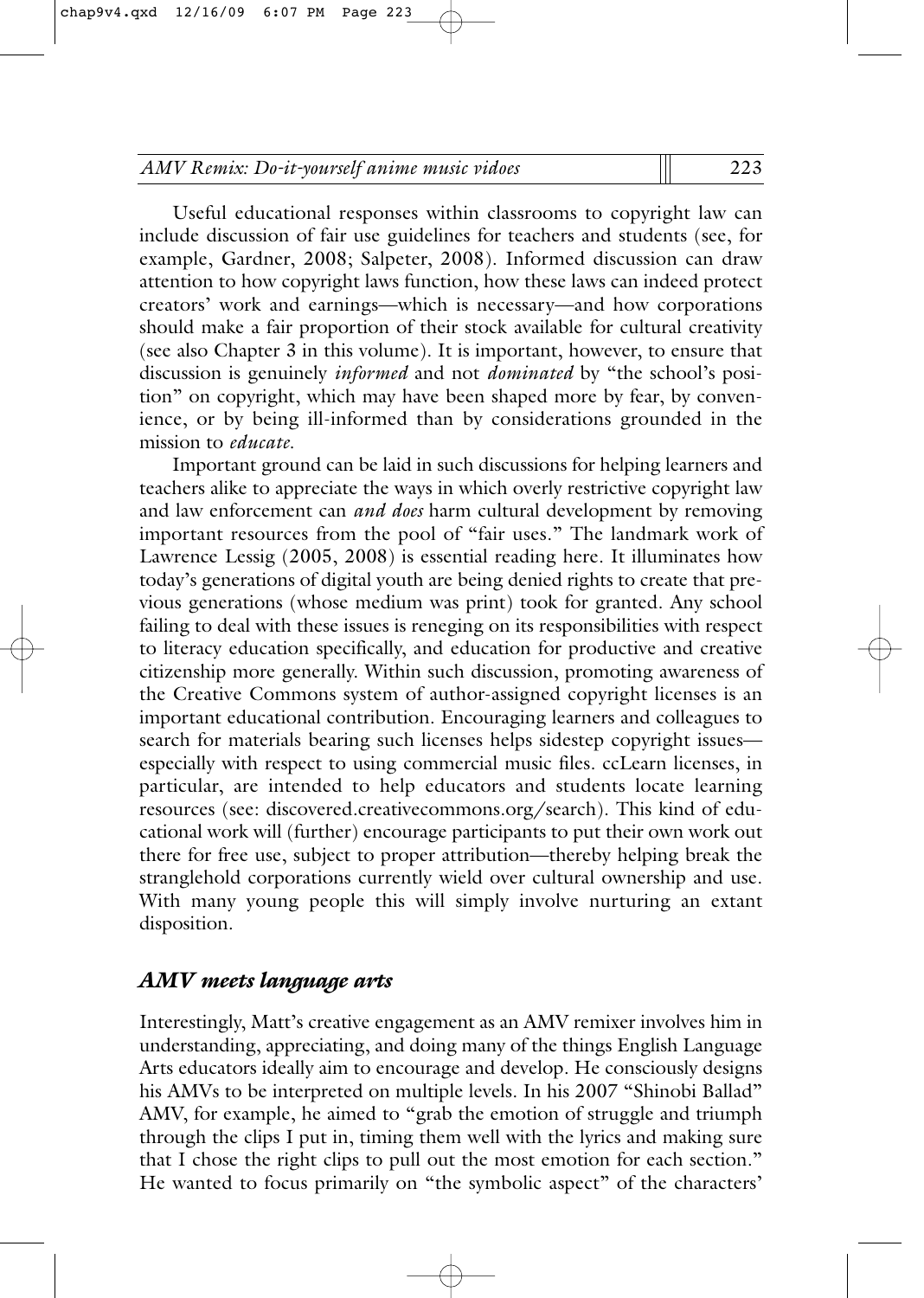chap9v4.qxd 12/16/09 6:07

# 224 III PART 3: MOVING MEDIA

struggles and triumphs "but also have many scenes that literally express the lyrics." Likewise, Matt pays careful attention to narrative structures. His AMVs typically summarize key storylines from some anime series whilst simultaneously standing as complete self-contained stories. He identifies major elements in complex and episodic stories and melds them into engaging condensations of the original, much larger sequential story. Attending to mood, symbolism, theme, multiple layers of meaning, narrative structure, key character traits, etc., are as integral to Matt's AMV remixing as they are esteemed understandings within language arts and English classes at school.

## *Explicit pedagogy and media education in schools*

Cases like Matt's challenge various established curriculum orthodoxies about media and literacy instruction. Some of these can be grouped around the idea of "explicit pedagogy." In its widest sense, perhaps, it refers to focusing students' attention on very specific tasks and concepts within a structured setting with a view to producing specific learning outcomes. As a "pedagogy" it begins from stating a specific goal for the immediate context and telling learners what they are to do and moves to demonstrating how it is done and then to guiding students' practical efforts to apply the new concept, skill or technique. At the other extreme, "making it explicit" may involve little more than drawing attention to a concrete instance of what is being talked about, or taking the guesswork out of a moment in classroom life, pointing directly to what is relevant and separating it out from other contextual thoughts or talk. With a student like Matt, a teacher might make a link between the learner's "optimizing synch" or "establishing mood" in an AMV and what is immediately at stake in an English literature lesson.

In media and literacy education, theoretical and analytical work done in research often provides motivation and means for importing substantial explicit pedagogy into curriculum and foisting it on learners. A typical example is the long-running fetish for teaching young people how to identify stereotypes in advertisements. It is assumed that young people *need* to be *taught* how to do this, and contexts are contrived—"learning opportunities" are created—for teaching them. Examples like those provided by Matt's experiences with AMV throw this assumption into doubt. Such experiences, born of engaging as an "authentic professional" (Gee 2007) in the world of fan-based, amateurs-working-to-professional-standards (Leadbeater & Miller, 2004) AMV remixing, would call at most for the lesser strain of explicitness distinguished above: leveraging knowledge acquired within contexts of authentic social practice for "scholastic" learning being undertaken within settings that are very often anything *but* authentic. Within media and literacy education it is widely assumed that young people need to be taught key ele-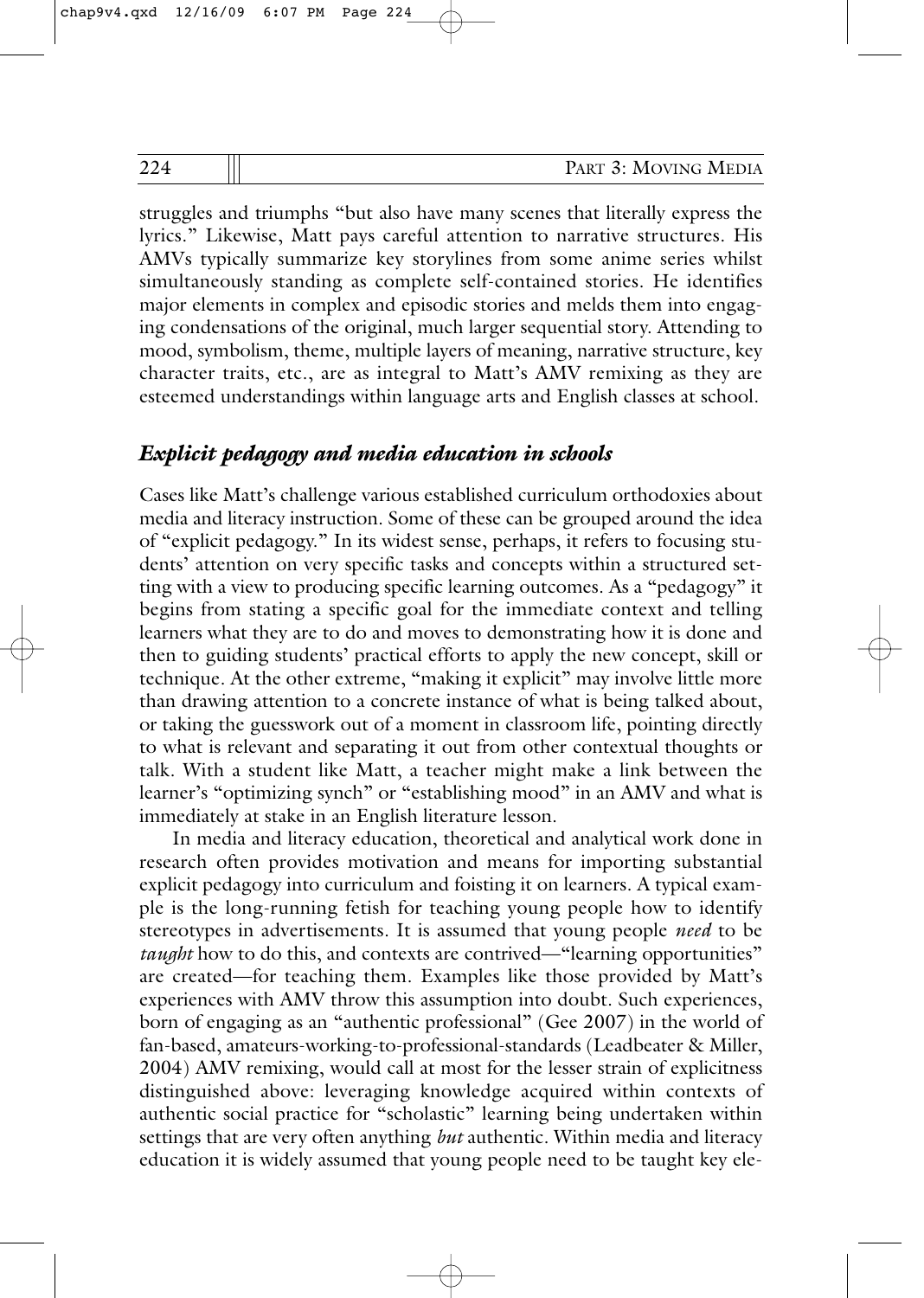| AMV Remix: Do-it-yourself anime music vidoes | 225 |
|----------------------------------------------|-----|
|----------------------------------------------|-----|

chap9v4.qxd 12/16/09 6:07 PM

ments of design features, text structures, interpretive strategies, and critical analysis processes, among other things—the best countervailing efforts of popular culture resources like *South Park* and *The Simpsons* notwithstanding.

Obviously, clarity and focus are virtues in *any* context where meaning and purpose are at stake. The point, however, is that in many cases the perceived need to make things "explicit" in classrooms is a consequence of learning situations lacking the kind of authenticity within which facility and competence can be acquired in the ways Matt acquired them—whereupon all that is required is to make relevant connections and to transfer or leverage existing knowledge and competence for formal (analytic, critical, etc.) educational purposes. Furthermore, just as "making it explicit" can work *back* from something that is extant, it can also point learners *forward* to things they are likely to encounter within hands-on engagement in meaningful learning activities. In this sense, making something explicit takes the form of alerting learners to something that will likely lie ahead, so that when they see it they will be able to recognize it as an example of X (which may be educationally important or valid because of Y). There will be no need to *instruct* the point in a decontextualized manner before the event. Learners can make the connection *themselves* at points of application with minimal teacher intervention.

The key to this—a key that comes at educators in waves from accounts of young people surpassing themselves as learners within affinity spaces—is ensuring as far as possible that classroom learning meets the principle of "efficacious learning" that a sociocultural approach to media and literacy education insists upon.

In a sociocultural approach, the focus of learning and education is not children, nor schools, but human lives seen as trajectories through multiple social practices in various social institutions. If learning is to be efficacious, then what a child or adult does now as a learner must be connected in meaningful and motivating ways with "mature" (insider) versions of related social practices (Gee, Hull & Lankshear, 1996, p. 4)

It is relatively easy to see what this involves when we look at cases of young people's DIY media activity within affinity spaces like AnimeMusicVideos.org or in other popular cultural affinity spaces (see Black, 2008, for fan fiction; Gee, 2007, for video games).

# *Learning and identity: ProAms, affinities and appreciative systems*

Dedicated and strongly invested AMV remixers like Matt aim to become what Charles Leadbeater and Paul Miller describe as "ProAms": "innovative, committed and networked amateurs working to professional standards"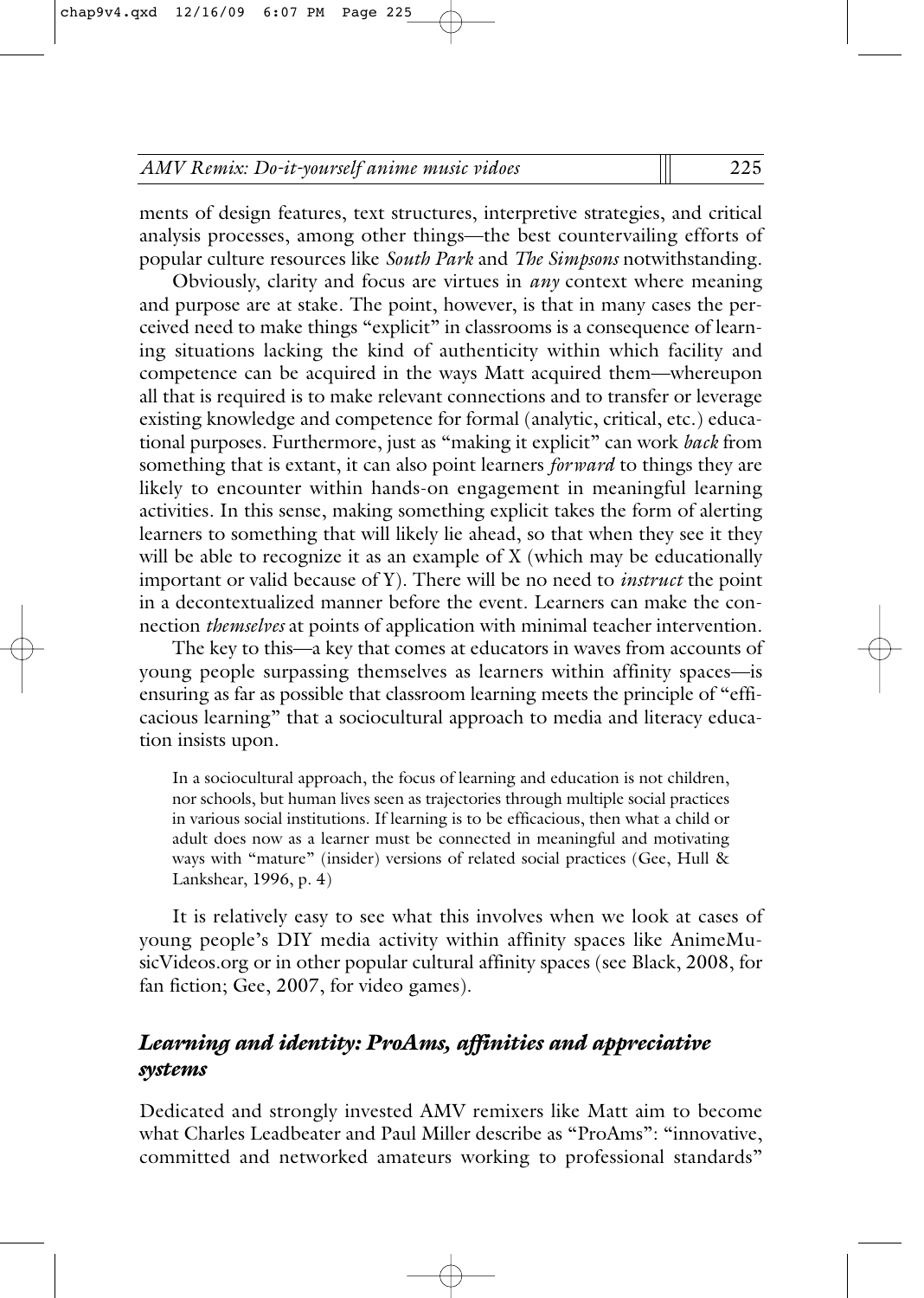#### 226 III DE PART 3: MOVING MEDIA

(Leadbeater & Miller, 2004, p. 9; see also Gee, 2007, on "authentic professionals"). Even where their remixes fall short of the ideal, they nonetheless *know* what makes an AMV excellent. They are alert to the musical, lyrical and mood dimensions of *"synch"*—the connections between music and video, without which there is anime and music but no real connection between them. They appreciate the importance of *"concept"* as one's vision for the video, what one wants viewers to think and understand, or how one wants them to feel. And they are attuned to the role of *"effects*,*"* with respect to their meaning, composition, appearance, and so on (Kalium, 2006). Matt's concept of a high quality AMV emphasizes:

- Good quality video resources (e.g., within the AMV community, using footage downloaded from the internet—rather than ripped from DVDs—is frowned upon for quality-of-resolution reasons)
- Relevance of the song to the anime resource(s) used
- Excellence of the correlation between the song and the video clips; this includes synching lyrics with the video effectively
- Not using clips containing subtitles, series titles, or final credits

Matt's understanding of what constitutes a good quality AMV has been gleaned from participating in a range of anime and AMV remixing "affinity spaces" (Gee, 2004). Affinity spaces are places of informal learning—physical, virtual, or a mix—where people come together and interact around and through a shared interest, common goal, or collaborative endeavor (Gee, 2004, p. 98). They comprise resources on which this group draws and that it shares, ways of providing feedback and responding to other members, collective expertise and troubleshooting advice, and networks wherein newcomers and experts alike work together in collegial and supportive ways. According to Gee, within affinity spaces "knowledge is both *intensive* (each person entering the space brings some special knowledge) and *extensive* (each person entering the space shares some knowledge and functions with others)" (original emphases; Gee, 2004, p. 98). Matt participates actively in spaces like AnimeMusicVideos.org, regularly watches and provides constructive feedback on other people's AMVs, submits AMVs to anime convention contests, and participates in a range of anime cosplay and manga drawing discussion boards and art-related community sites (e.g., DeviantArt.org, Megatokyo discussion forums). For Matt, these activities are part and parcel of being recognized as someone "in the know" (who has intensive knowledge of AMV remixing) and whose work and opinions "count" among members of the affinity space. Participating in these spaces also enables Matt to draw on the extensive, collective knowledge and expertise of others in developing his own work.

Gee (2007, p. 172) elaborates upon these ideas in terms of learning contexts where one takes on a new identity and acquires an "appreciative sys-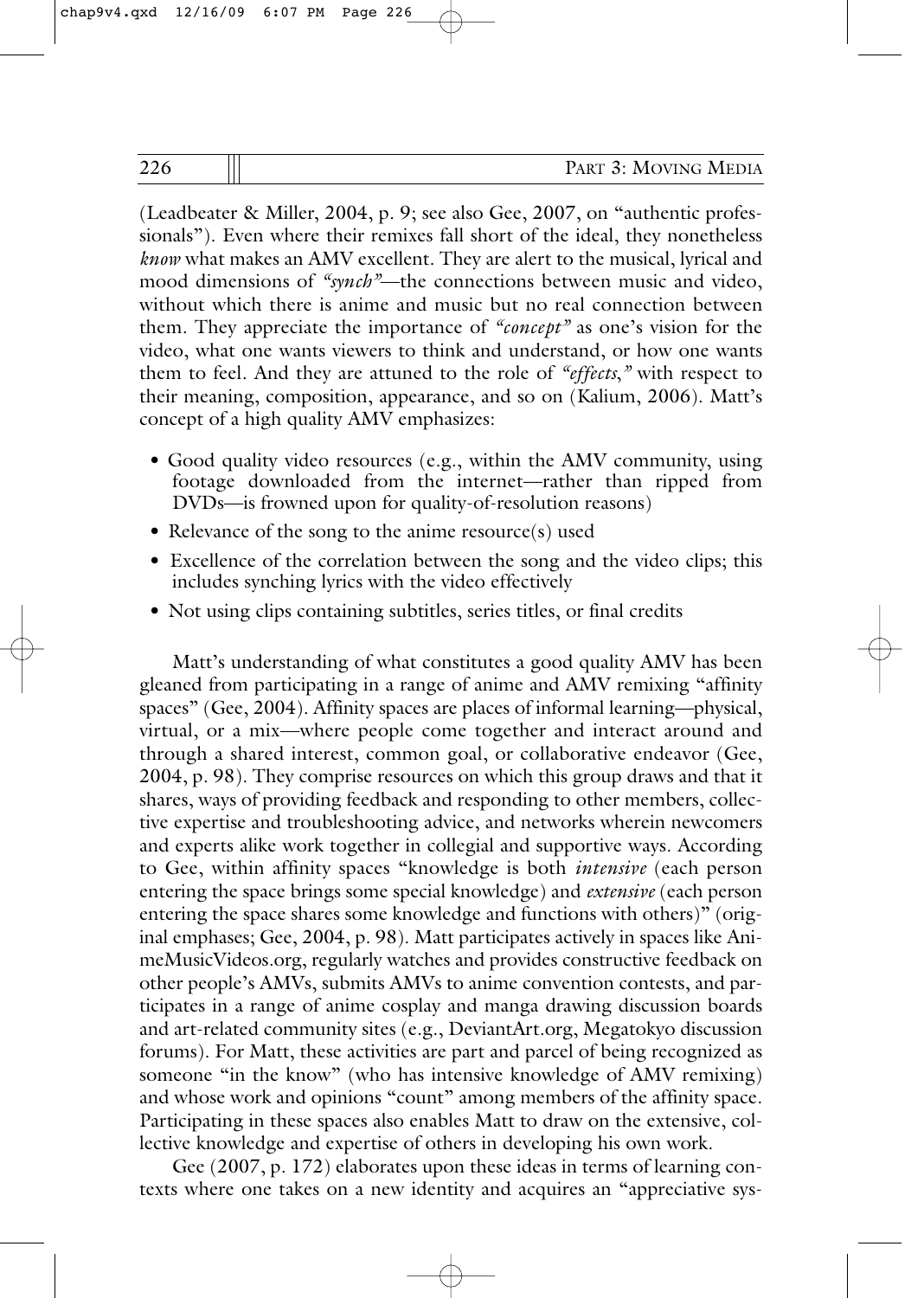| AMV Remix: Do-it-yourself anime music vidoes |  |  |
|----------------------------------------------|--|--|
|----------------------------------------------|--|--|

tem." The point about identity puts the emphasis on learning to be a particular kind of person-practitioner rather than on "learning *about*" or "learning *a subject*." Matt has engaged in learning *to be* an AMV remixer, and at every point his quest has been to become *more of* and *better as* an AMV remixer. As Gee (2007, p. 172) puts it:

Learning a new domain, whether physics or furniture making, requires learners to see and value work and the world in new ways, in the ways in which physicists or furniture makers do.  $\ldots$  [I]n any domain, if knowledge is to be used, the learner must probe the world (act on it with a goal) and then evaluate the result. Is it "good" or "bad," "adequate" or "inadequate," "useful" or "not," "improvable" or "not"? . . . Learners can only do this if they have developed a value system—what Donald Schön [1983] calls an "appreciative system"—in terms of which such judgments can be made. Such value systems are embedded in the identities, tools, technologies, and worldviews of distinctive groups of people who share, sustain, and transform them—groups like doctors, carpenters, physicists, graphic artists, teachers, and so forth through a nearly endless list.

AMV remixers are just such a distinctive group, and their affinity spaces are, precisely, contexts where "identities, tools, technologies, and worldviews" are taken up, enacted, and negotiated within immersive and embedded practice. Participating in AMV affinities and taking on the identity of an AMV remixer aspiring to ProAm proficiency involves coming to realize that AMV remixers "look at and act on the world in quite distinctive ways because of their values and goals and [moreover] these values and goals are supported by and integrally expressed through distinctive tools, technologies, skills, and knowledge" (Gee, 2007, p. 172). As Gee notes, the same holds true for any kind of science (e.g., being a physicist, chemist, biologist) and, we would add, for mathematics and any kind of social science or humanity (e.g., being a literary critic, a poet, a creative writer, an historian, etc.).

## *Conclusion*

chap9v4.qxd 12/27/09 3:16 PM

This chapter does not imply that AMV remixing should simply be imported into school curriculum and classroom practice, any more than the fact that good commercial video games have sound learning principles factored into their designs means we should give classrooms over to game playing. Rather, the point is to understand how and why cultural practices like AMV remixing constitute social and learning systems that are conducive to learning effectively and that foster high levels of personal investment in achieving success. We can then try to apply these insights to educational purposes in ways that maximize opportunities for students to leverage their own social and learning systems in school-valued ways.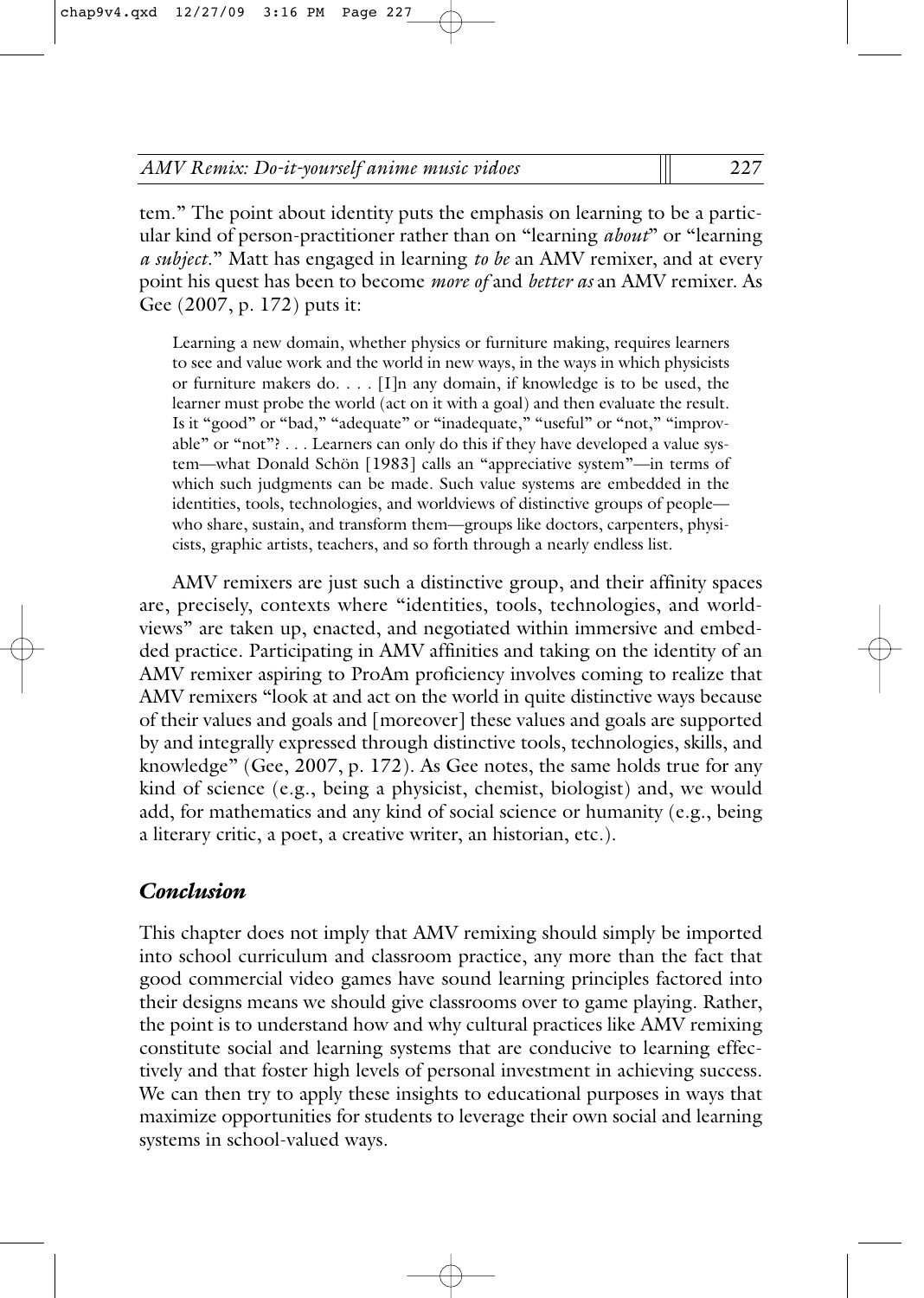| $\mathbf{\hat{}}$<br>22x | PART 3: MOVING MEDIA |
|--------------------------|----------------------|

#### *References*

- AMV.org (2008a). Interviews. *AnimeMusicVideos.org*. Available from: http://www.an imemusicvideos.org/members/interview\_list.php (accessed 7 March, 2008).
- AMV.org (2008b). Site FAQs. *AnimeMusicVideos.org*. Available from: http://www.an imemusicvideos.org/help/ (accessed 7 March, 2008).
- Austerlitz, S. (2007). *Money for nothing: A history of the music video from the Beatles to the White Stripes.* New York: Continuum.
- Black, R. (2008). *Adolescents and online fan fiction*. New York: Peter Lang.
- Catone, J. (2008). Radiohead Looks to Fans for Music Video Production. *Read-WriteWeb.com*. available from: http://www.readwriteweb.com/archives/radi ohead\_music\_video\_contest.php (accessed Jan. 30, 2008).
- DynamiteBreakdown (2008a). The Konoha memory book. *YouTube.com*. Available from: http://www.youtube.com/watch?v=u-12\_2peCMg (8 March, 2008).
- DynamiteBreakdown (2008b). Video information: The Konoha memory book. *AnimeMusicVideos.org*. Retrieved from: http://www.animemusicvideos.org/me mbers/members\_videoinfo.php?v=101473 (8 March, 2008).
- Gardner, T. (2008). Fair use and copyright for educators. *NCTE Inbox*. Available from: http://ncteinbox.blogspot.com/2008/11/fair-use-and-copyright-foreducators.html (accessed 4 April, 2009).
- Gee, J. (2004). *Situated language and learning: A critique of traditional schooling.* New York: Routledge.
- Gee, J (2007). *Good video games and good learning*. New York: Peter Lang.
- Gee, J., Hull, G. & Lankshear, C. (1996). *The new work order*. Boulder, CO: Westview.
- Kalium (2006). Kalium's AMV Theory Primer. *AnimeMusicVideos.org.* Retrieved from: http://www.animemusicvideos.org/guides/kalium/index.html (March 7, 2008).
- Kirkpatrick, S. (2003). Like holding a bird: What the prevalence of fansubbing can teach us about the use of strategic selective copyright enforcement. *Temple Environmental Law & Technology Journa*l. 21: 131–153.
- Leadbeater, C. & Miller, P. (2004). *The pro-am Revolution: How enthusiasts are changing Our Economy and Society.* London: Demos Publishing.
- Lessig, L. (2005). *Free Culture: The nature and future of creativity.* New York: Penguin.
- Lessig, L. (2008). *Remix: Making art and commerce thrive in the hybrid economy.* New York: Penguin.
- Milstein, D. (2008). Case Study: Anime Music Videos. In J. Sexton (ed.), *Music, sound and multimedia: From the live to the virtual*. Edinburgh, UK: Edinburgh University Press. 29–50.
- Park, T. (2008). Otaku Remixes: Anime Music Videos. Curated screening and commentary presented to the 247 DIY Video Summit. Institute for Multimedia Literacy, University of Southern California. February 9.
- Phade (2002). Phade's guide to good anime music videos. *AnimeMusicVideos.org*. Available from: http://www.animemusicvideos.org/guides/PhadeGuide/ (accessed 7 March, 2008).
- Salpeter, J. (2008). The new rules of copyright. *Tech & Learning*. Oct. 15. Available from: http://www.techlearning.com/article/14522 (accessed Feb. 14, 2009).
- Schön, D. (1983). *The reflective practitioner*. New York: Basic Books.